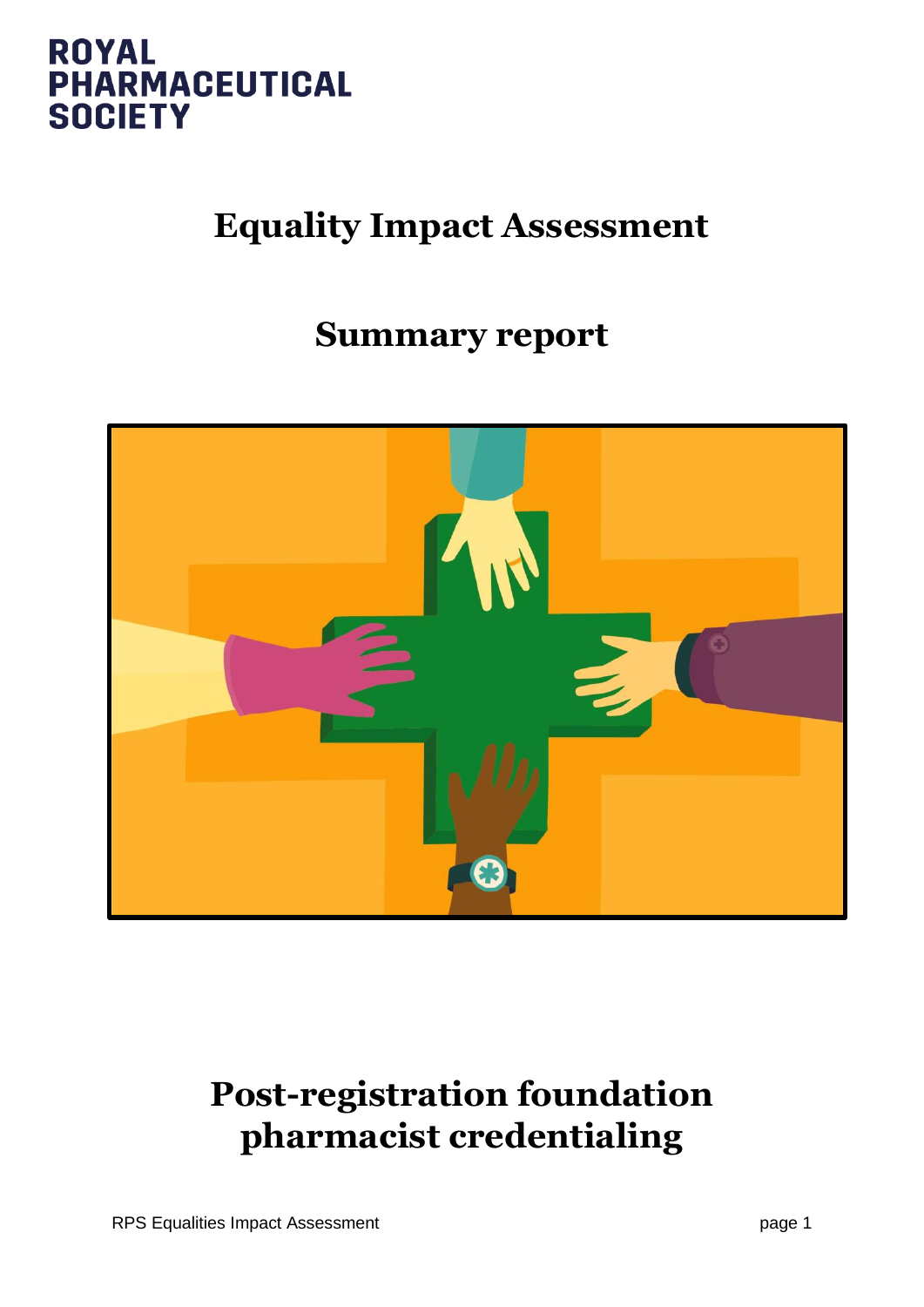### **Contents**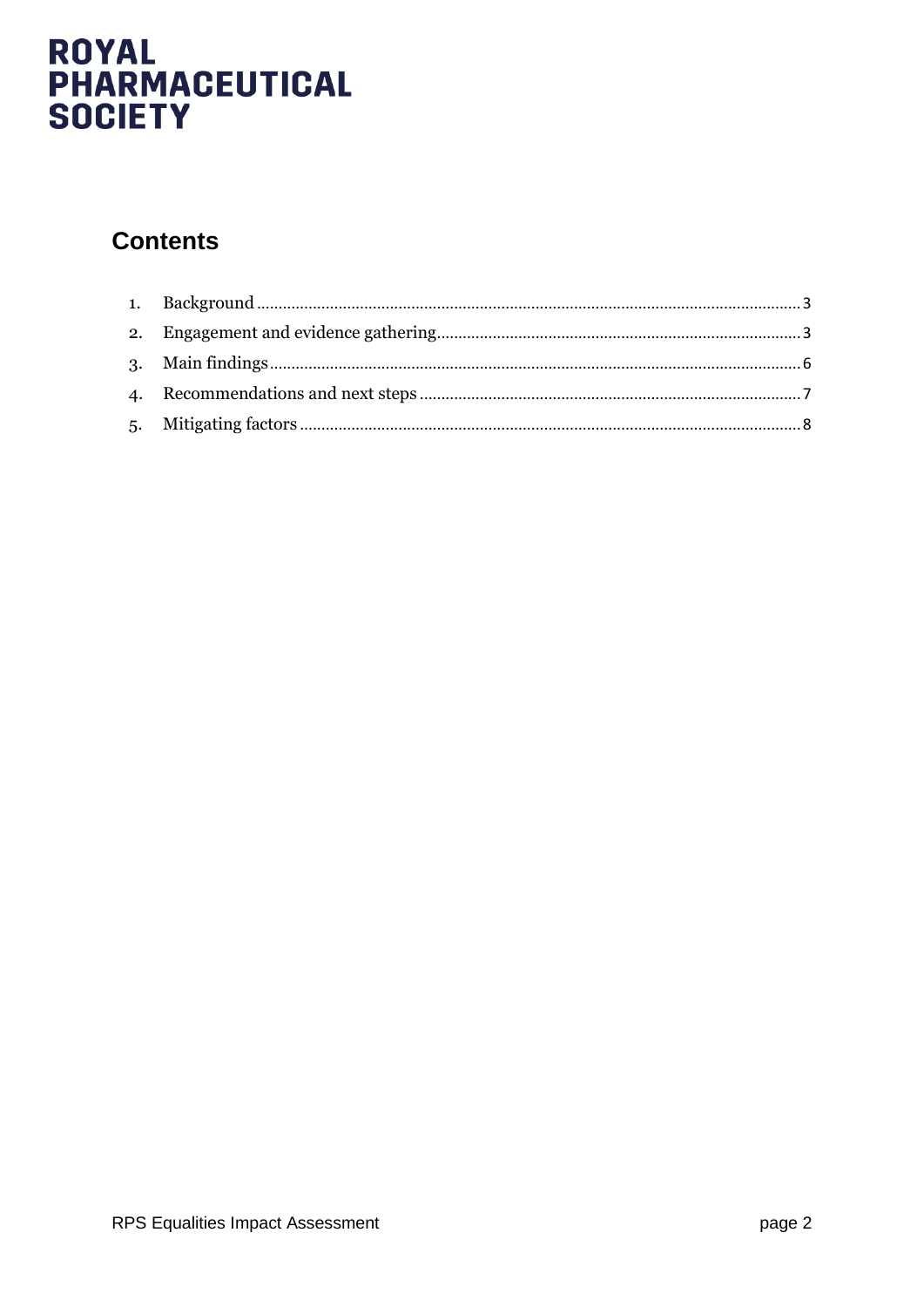### <span id="page-2-0"></span>**1. Background**

The RPS has developed a post-registration foundation pharmacist curriculum to inform professional development training and pathways for early career pharmacists. It articulates the knowledge, skills, behaviours and level of performance expected of post-registration foundation pharmacists working in patient-focussed roles across different sectors in the UK.

The curriculum includes independent prescribing to reflect the core changes in pharmacist practice which are included in the new GPhC initial education and training standards; individuals will need to undertake formal independent prescribing training which will either be integrated into their training programme or delivered as a standalone course.

The RPS credentialing assessment will ensure individuals are credentialed against the curriculum outcomes using a robust programme of assessment. Pharmacists wishing to be credentialed as post-registration foundation pharmacists are required to compile an electronic portfolio of evidence comprised a mixture of supervised learning events undertaken in the workplace and other pieces of evidence considered appropriate. Evidence will be mapped to the curriculum outcomes and when the pharmacist has sufficient evidence to demonstrate achievement of the curriculum requirements, they can submit their portfolio for a final summative decision by an expert panel. The panel will review the evidence and reach a consensus view on whether the required standard has been met. Individuals who have been awarded the Practice Certificate in Independent Prescribing by a higher education institution and who have met the standard for the RPS curriculum requirements will be awarded the RPS post-registration foundation pharmacist credential. It is not possible to be awarded the RPS credential without successfully completing the independent prescribing qualification.

#### <span id="page-2-1"></span>**2. Engagement and evidence gathering**

The RPS is committed to ensuring that its curricula and assessments are inclusive and represent the diversity of the profession. Inclusivity is one of the RPS assessment and credentialing principles and is integrated as a quality standard in the RPS curriculum quality framework. A number of steps were taken in the curriculum development process to promote an inclusive approach:

a) The curriculum, assessment and prescribing task and finish groups which developed the draft curriculum, were constituted to include a broad range of practising pharmacists, foundation and post-registration foundation level learners, academic staff and educational commissioning body representatives. This included representation from across the UK as well as from community pharmacy, primary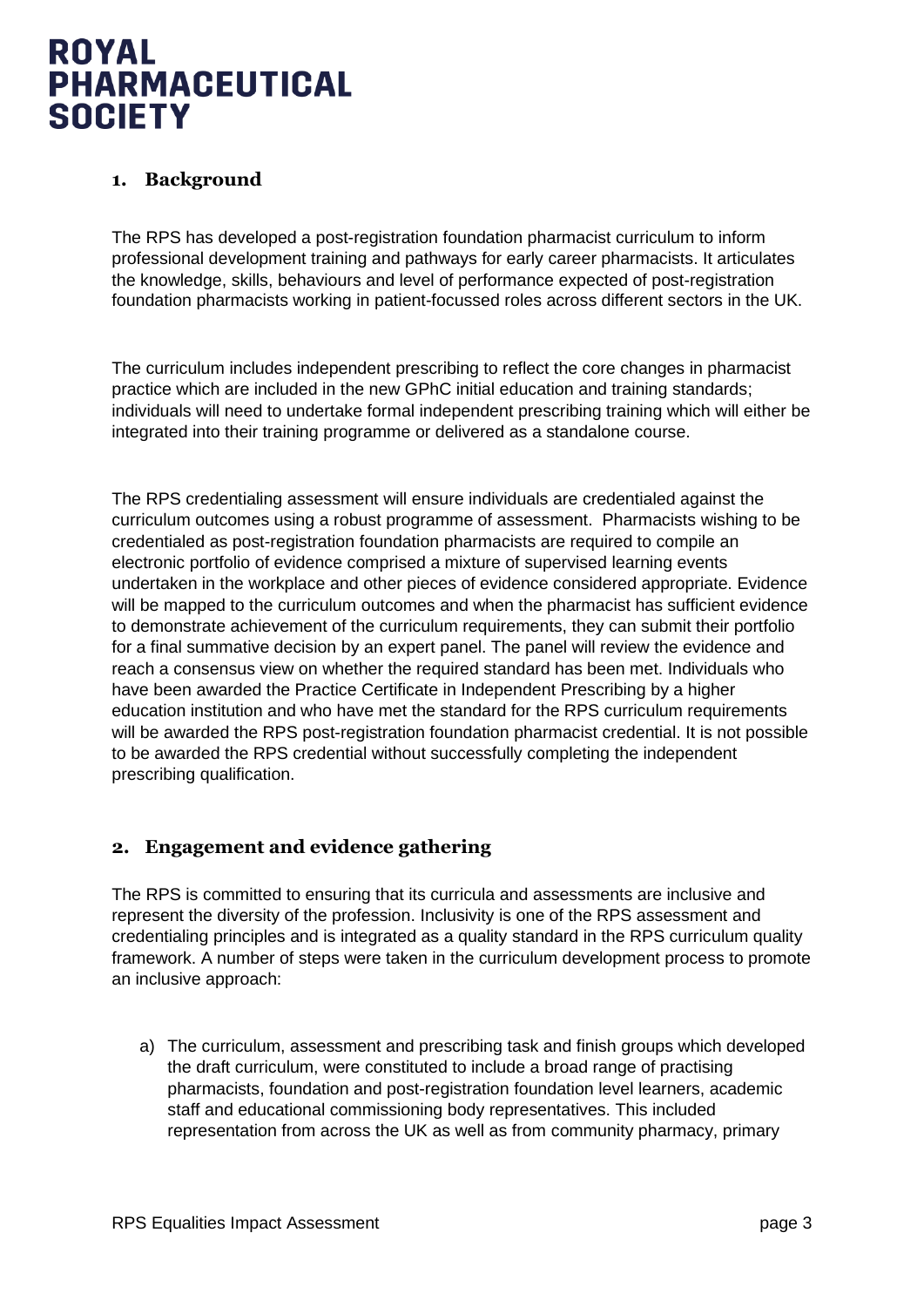

and secondary care. The group was also comprised of individuals with different protected characteristics.

- b) Inclusivity and diversity are promoted in our assessment governance structures to ensure their membership mirrors the diversity of those undertaking the assessment programmes.
- c) Tasking our assessment panels and overarching quality governance board with monitoring and addressing differential attainment in our assessment programmes.
- d) We will collate and transparently publish equality and diversity data related to assessment performance.
- e) Providing clear reasonable adjustment processes for anyone undertaking the assessment who requires them on the grounds of a disability.
- f) Undertaking an iterative consultation process during the development process and included a question to understand if there are any parts of the curriculum which may impact – positively or negatively – on individuals or groups sharing any protected characteristics. This led to some areas of the curriculum being amended to be more inclusive. A broad range of relevant stakeholder groups were targeted to encourage active engagement and participation in the iterative consultation.
- g) Undertaking a full and open consultation of the draft curriculum. A broad range of relevant UK stakeholder holder groups were targeted to encourage active engagement and participation in the consultation. This included groups representing individuals with protected characteristics, such as the UK Black Pharmacists Association, and the RPS inclusion and diversity network: Action in Belonging Culture and Diversity. Individuals representing the following groups were specifically targeted through social media posts and direct communications to respond to the consultation:
	- Pharmacists from different ethnicities
	- Pharmacists from different religions and beliefs
	- Pharmacists with disabilities
	- Pharmacists from across the spectrum of sexual orientation
	- Pharmacists from across the spectrum of gender
	- Pharmacists who work less than full-time
	- Pharmacists who have taken a break from training e.g. those taking or who have taken family-friendly leave
	- Pharmacists from different socioeconomic backgrounds
	- Pharmacists who are carers
	- Pharmacists who speak the Welsh language
- h) Including a question in the full consultation to understand if there are any parts of the curriculum which may impact – positively or negatively – on individuals or groups sharing any protected characteristics. Responses from all stakeholders to this question were analysed, themed and reviewed by the RPS Head of Assessment and Credentialing and are summarised as follows:
	- i. Potential disadvantage to pharmacists practising in community pharmacy and it was noted that a significant number of pharmacists from Black Asian and Minority Ethnic communities work in this sector.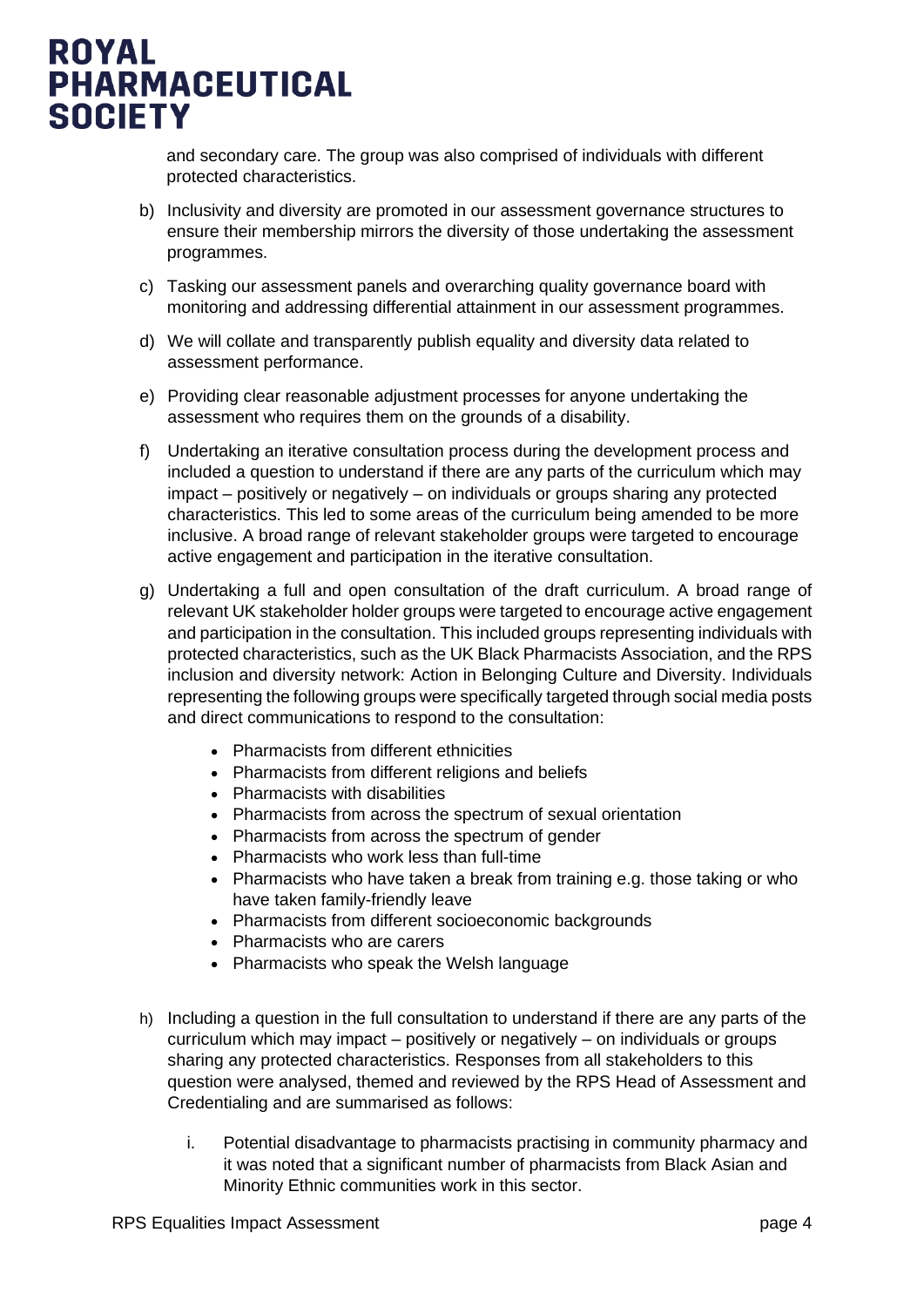Our curriculum task and finish groups designed the curriculum to be achievable across all sectors, but we recognise some parts will be more challenging to achieve in some sectors. We hope the flexibility in the curriculum design helps to mitigate some of this.

ii. Depending on their circumstances, some pharmacists may be disadvantaged and take longer to complete. Examples include age, pregnancy, family, parttime working, care responsibilities, evening or weekend working, and those who have a career break / change.

We have stated in our curriculum that there is no time limit and recognise that some individuals will take longer to complete due to their personal circumstances. We recommend training programme develop learning pathways to accommodate and ensure sufficient support structures are in place.

- i) Undertaking an equality impact assessment. This was done collaboratively by the RPS Credentialing and Assessment team and the RPS Head of Professional Belonging. An initial assessment of the curriculum and credentialing process was undertaken internally to assess the potential impact on individuals from protected characteristic groups, as well as considering socioeconomic backgrounds, caring responsibilities and the welsh language. . This was followed by an equality impact and assessment workshop; external volunteers from the RPS Action in Belonging Culture and Diversity group were invited. Eight volunteers attended the workshop representing the following characteristics:
	- Age
	- Disability
	- Sex
	- Gender identity
	- Marriage or civil partnership
	- Pregnancy and maternity
	- Race
	- Religion or belief
	- Sexual orientation
	- Carers
	- Welsh language
	- Socioeconomic considerations

The individuals were invited to consider and discuss the impact of the post-registration foundation pharmacist curriculum on each of the characteristics. Rurality and remote access was also considered.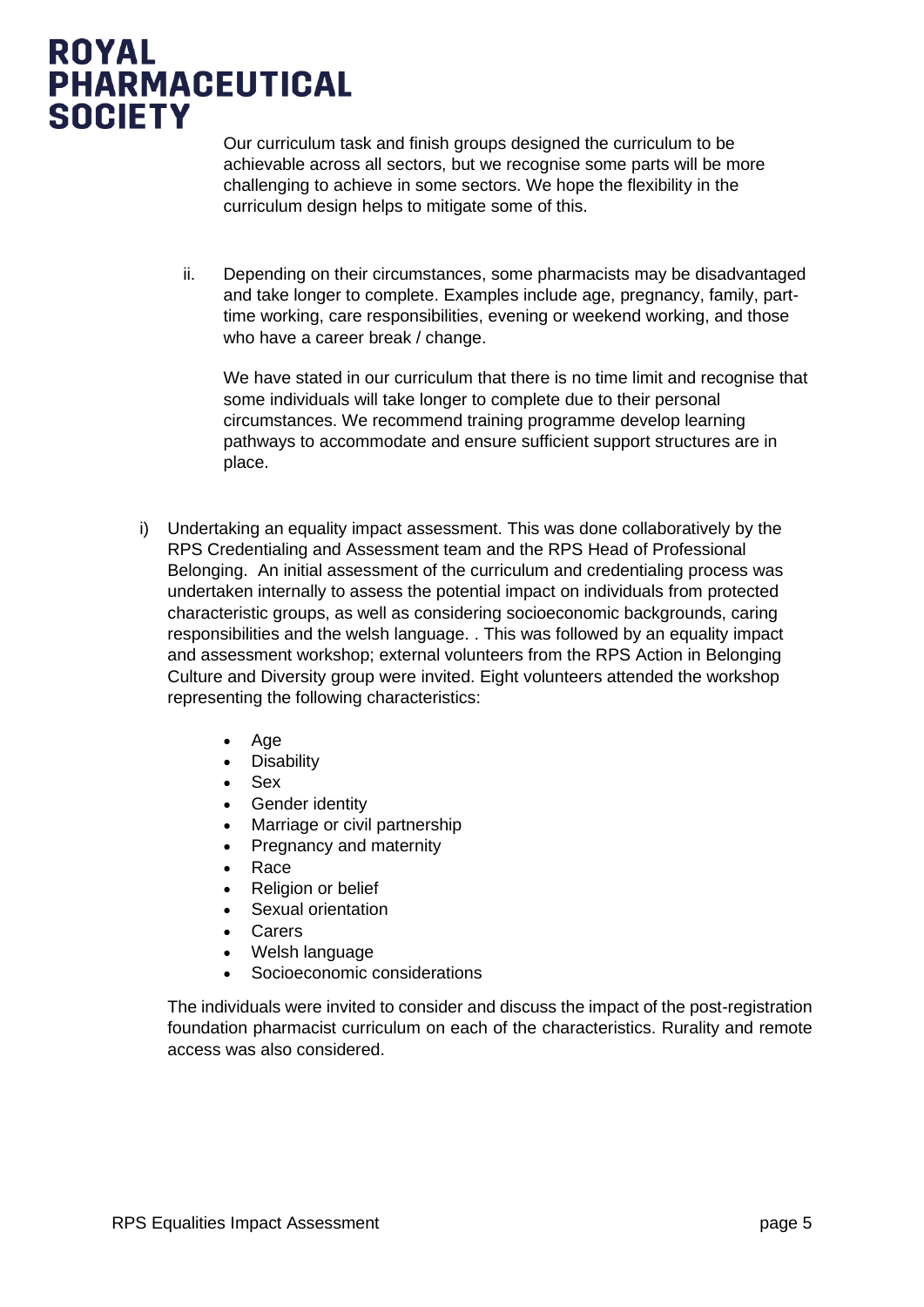### <span id="page-5-0"></span>**3. Main findings**

Table 1 summarises the potential impact aligned to each protected characteristic grouping. In summary, the curriculum and credentialing process in its current form was determined to have a potential negative impact on individuals with disabilities, those from a Black Asian and Minority Ethnic background, those who are carers or from less affluent socioeconomic backgrounds, remote and rural pharmacists, and those whose first language is Welsh. A number of recommended actions were determined by the group to help mitigate this; these are outlined in section 4. There was no overall negative impact identified in relation to age, gender identity, sex, marriage or civil partnership status, pregnancy/maternity, religion or sexual orientation.

Including the independent prescribing qualification within the curriculum creates a negative impact across several characteristics, particularly race, socioeconomic background and those with caring responsibilities. The Pharmacy Schools Council is committed to equity of opportunity for all students<sup>1</sup> and the GPhC standards<sup>2</sup> require all aspects of pharmacist independent prescribing education and training to promote principles of equality and diversity. However, workshop participants perceived that there is inequity in access to independent prescribing courses across the different sectors. There is an awarding gap for Black Asian and Minority Ethnic pharmacists at both the MPharm and pre-registration training level.<sup>3,4</sup> We have not found any data confirming an awarding gap exists with the independent prescribing qualification but consider this is likely to be present, in line with other academic qualifications. Pharmacists from a White British background were more commonly independent prescribers than those from other races/ethnicities. <sup>5</sup> Lack of funding for independent prescribing courses will result in some individuals who wish to complete this credential opting to self-fund. This will not be a feasible option for less affluent individuals or pharmacists without financial considerations.

7939;305(7939):DOI:10.1211/PJ.2020.20208184 [https://pharmaceutical](https://pharmaceutical-journal.com/article/feature/making-the-mpharm-fairer-what-can-be-done-about-the-ethnicity-awarding-gap)[journal.com/article/feature/making-the-mpharm-fairer-what-can-be-done-about-the-ethnicity-awarding](https://pharmaceutical-journal.com/article/feature/making-the-mpharm-fairer-what-can-be-done-about-the-ethnicity-awarding-gap)[gap](https://pharmaceutical-journal.com/article/feature/making-the-mpharm-fairer-what-can-be-done-about-the-ethnicity-awarding-gap)

<sup>1</sup> Pharmacy Schools Council. Position Statement: Addressing the Awarding Gap 2020 <https://www.pharmacyschoolscouncil.ac.uk/position-statement-addressing-the-awarding-gap/>

<sup>&</sup>lt;sup>2</sup> General Pharmaceutical Council (2019) Standards for the education and training of pharmacist independent prescribers

[https://www.pharmacyregulation.org/sites/default/files/document/standards-for-the-education-and](https://www.pharmacyregulation.org/sites/default/files/document/standards-for-the-education-and-training-of-pharmacist-independent-prescribers-january-19.pdf)[training-of-pharmacist-independent-prescribers-january-19.pdf](https://www.pharmacyregulation.org/sites/default/files/document/standards-for-the-education-and-training-of-pharmacist-independent-prescribers-january-19.pdf)

<sup>3</sup> Kam A. Pass rate gap widens for black trainees in preregistration exam. *The Pharmaceutical Journal*, PJ, September 2019, Vol 303, No 7929;303(7929):DOI:10.1211/PJ.2019.20207058 [https://pharmaceutical-journal.com/article/news/pass-rate-gap-widens-for-black-trainees-in](https://pharmaceutical-journal.com/article/news/pass-rate-gap-widens-for-black-trainees-in-preregistration-exam)[preregistration-exam](https://pharmaceutical-journal.com/article/news/pass-rate-gap-widens-for-black-trainees-in-preregistration-exam)

<sup>4</sup> Kam A, Connelly D. Making the MPharm fairer: what can be done about the ethnicity awarding gap? *The Pharmaceutical Journal*, PJ July 2020, Vol 305, No

<sup>&</sup>lt;sup>5</sup> General Pharmaceutical Council. Survey of registered pharmacy professionals 2019. Equality, Diversity and Inclusion Report [https://www.pharmacyregulation.org/sites/default/files/document/gphc-](https://www.pharmacyregulation.org/sites/default/files/document/gphc-2019-survey-pharmacy-professionals-equality-diversity-inclusion-report-december-2019.pdf)[2019-survey-pharmacy-professionals-equality-diversity-inclusion-report-december-2019.pdf](https://www.pharmacyregulation.org/sites/default/files/document/gphc-2019-survey-pharmacy-professionals-equality-diversity-inclusion-report-december-2019.pdf)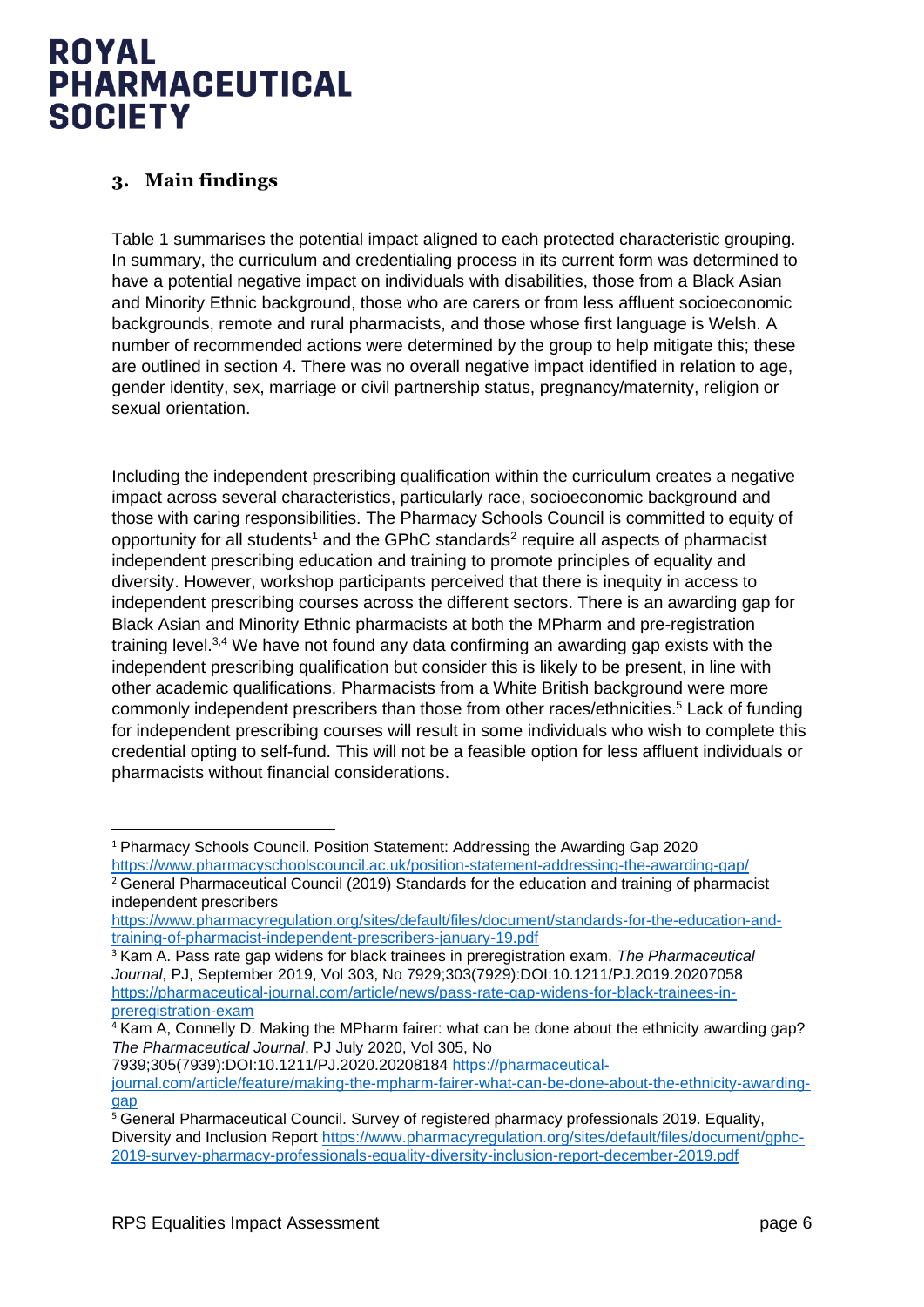In addition to those articulated in table 1, there are some overall considerations across all of the protected characteristics which are:

- There may be bias from collaborators undertaking supervised learning events in the workplace. This bias could be with respect to any or a combination of the protected characteristics detailed above. It is extremely difficult to mitigate inherent bias but having a broad range of collaborators observe a pharmacist's performance ensures diversity and richness of observation and balances out any potential bias.
- A level of subjectivity could be introduced by the collaborators in each assessment. This will be minimised as no single assessment decision carries enough weight to pass or fail an individual. Additionally, there will be a range of collaborators observing the pharmacist's performance.
- Bias could also be introduced in the portfolio assessment process; steps are already in place to minimise this:
	- $\circ$  All post-registration foundation competency committee members will receive mandatory training before their first portfolio review, an element of which will include the principles of unconscious bias and how a competency committee model using group-think assessment can help mitigate this. If any training deficits are noted by the RPS Education & Standards committee, we may introduce top up sessions.
	- o RPS will capture the individual's demographic data at the point of submission of portfolio; the applicant's race, gender, identity, age, sex and address will not be shared with the post-registration foundation credentialing assessment panel. Identifiable protected characteristic data will not be shared with any individual involved in reviewing the assessment from any RPS educational governance group.
	- $\circ$  RPS will actively promote recruitment to the post-registration foundation competency committee to attract diverse membership. When the number of assessors participating in competency committees is sufficient to avoid any issues with identifiable data, we will publish their demographic data along with any awarding gap data in our annual report.

#### <span id="page-6-0"></span>**4. Recommendations and next steps**

| <b>Action</b>                                                                | <b>Deadline</b> |
|------------------------------------------------------------------------------|-----------------|
| Ensure information about the curriculum, e-portfolio and credentialing       | Ongoing         |
| process is presented in different formats in addition to written guidance    |                 |
| e.g. video presentations, webinars, audio recordings                         |                 |
| Ensure educational events are accessible by considering the scheduling,      | Ongoing         |
| format, and recording any live webinars                                      |                 |
| Ensure documents, guidance and resources are formatted to ensure             | Ongoing         |
| accessibility for individuals with a learning difference or have a visual or |                 |
| hearing impairment.                                                          |                 |
| Review the RPS website/portfolio functionality to consider options to offer  | January 2022    |
| a text reading functionality on the website, e-portfolio or assessment tools |                 |

An action plan with agreed timeframes is detailed below: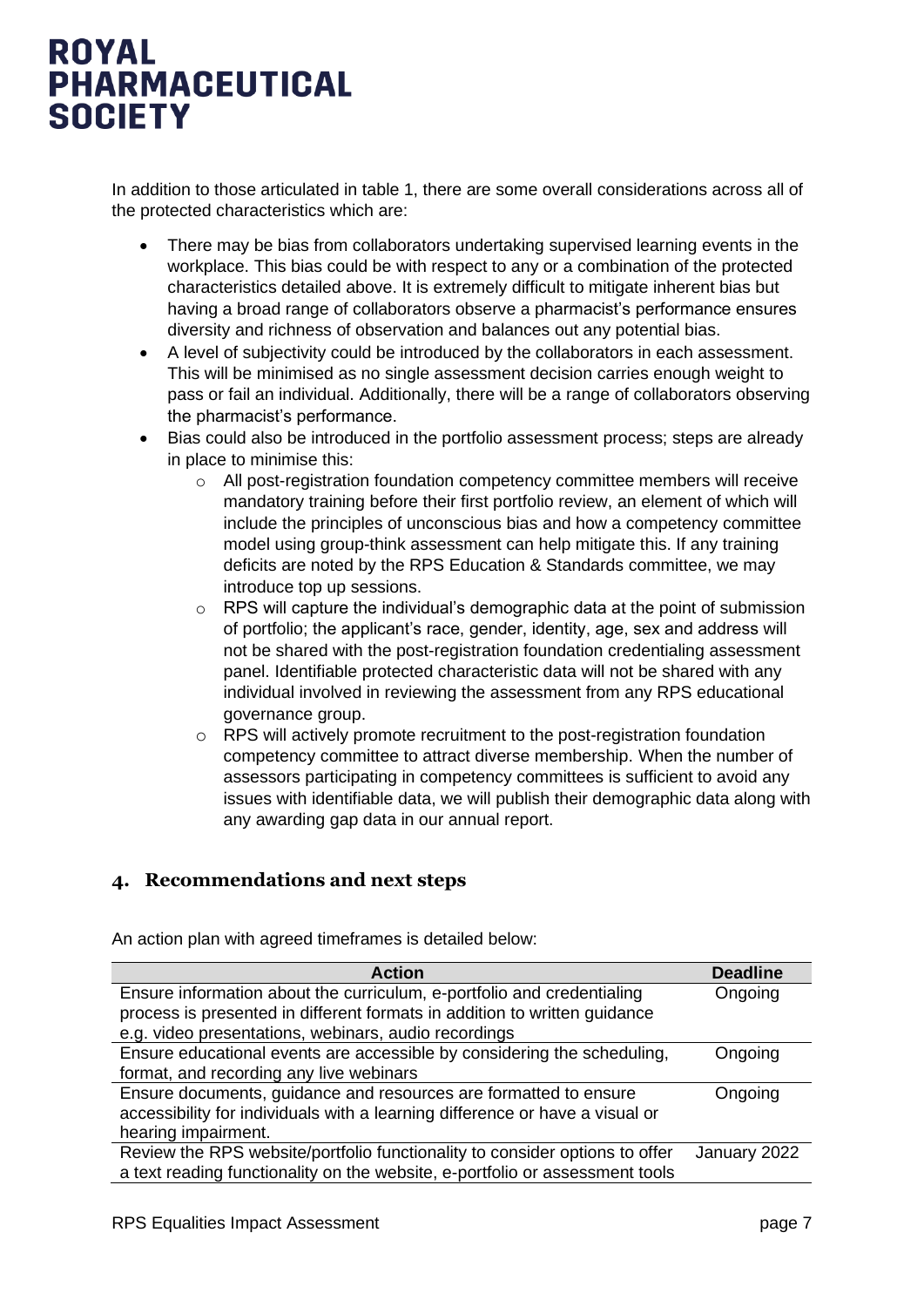| Ensure communications are clear about the accessibility options of<br>uploading evidence to the e-portfolio in different formats and the potential<br>for reasonable adjustments to be made for applicants with a learning<br>difference or disability        | Ongoing          |
|---------------------------------------------------------------------------------------------------------------------------------------------------------------------------------------------------------------------------------------------------------------|------------------|
| Release the dates for the submission deadlines one year in advance                                                                                                                                                                                            | January 2022     |
| Include exemplar materials so applicants understand the expected<br>standard and do not waste money submitting portfolios with little chance<br>of success                                                                                                    | June 2022        |
| Monitor and address any awarding gaps as part of the educational<br>governance quality assurance procedures and publish annual reports                                                                                                                        | Ongoing          |
| Actively promote recruitment to the post-registration foundation<br>competency committee to attract diverse membership. Ensure<br>recruitment is solely based on capability and experience.                                                                   | Ongoing          |
| Collect demographic data of the post-registration foundation competency<br>committee to monitor diversity of those involved in the assessment pool.<br>When numbers are sufficient, publish anonymised data along with any<br>awarding gap.                   | Ongoing          |
| Explore introducing an optional inclusion and diversity workshop to help<br>mitigate any potential unconscious bias within RPS competency<br>committees and ask members if they would like to join the RPS Action in<br>Belonging Culture and Diversity group | November<br>2021 |
| Make sure the assessment fee structure (including resit fee) is clearly<br>articulated on the website information and in the candidate guidance                                                                                                               | October 2021     |
| Explore with the digital partner if it is possible to hide the candidate's<br>training programme status from the assessment panel                                                                                                                             | August 2021      |

#### <span id="page-7-0"></span>**5. Mitigating factors**

Please see table 1 for mitigating factors.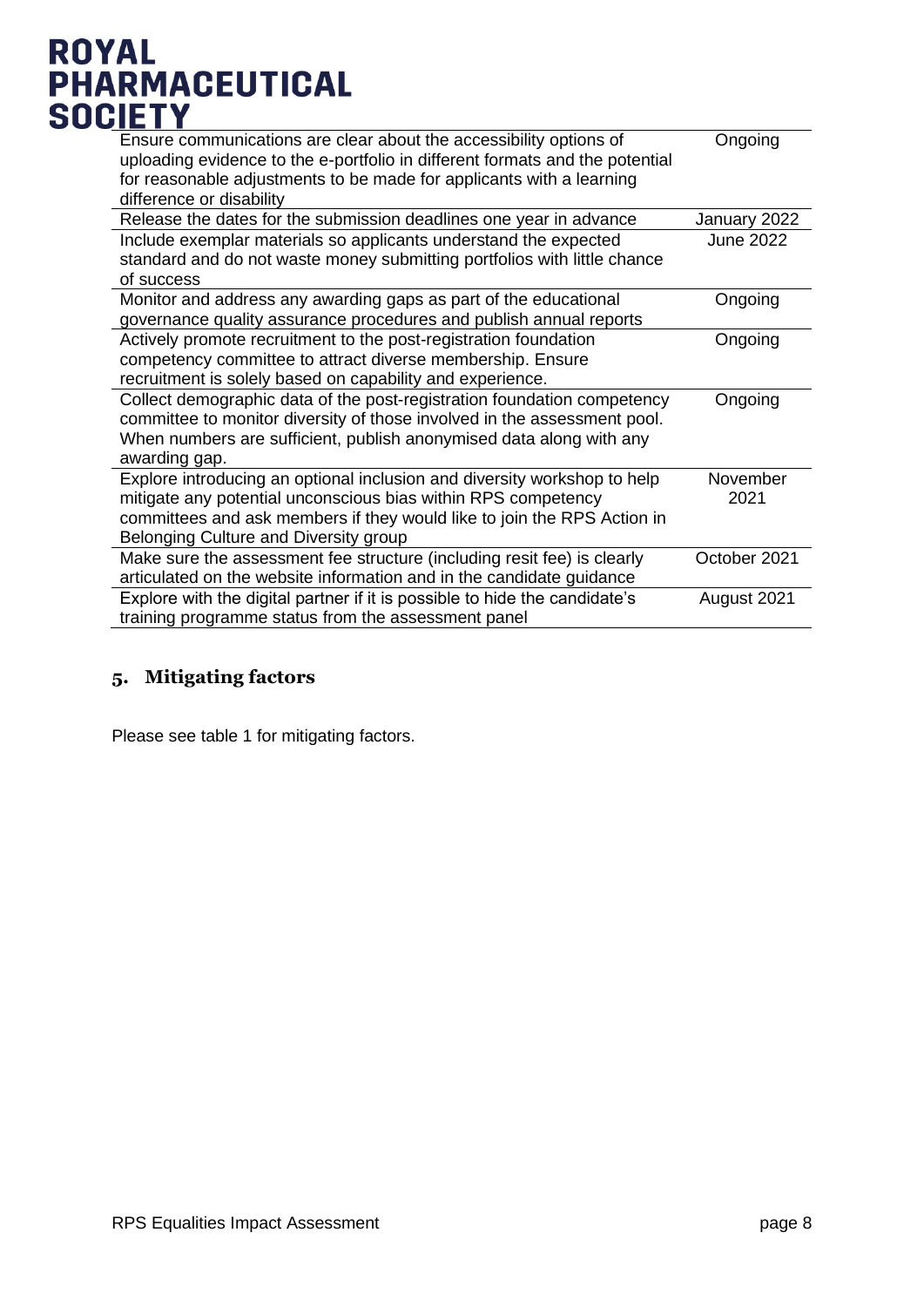Table 1. Equality impact assessment

| <b>Equalities and Welsh Language Impact Assessment</b> |                 |                 |                |                                                                                                                                                                                                                                                           |                                                                                                                                                                  |  |  |
|--------------------------------------------------------|-----------------|-----------------|----------------|-----------------------------------------------------------------------------------------------------------------------------------------------------------------------------------------------------------------------------------------------------------|------------------------------------------------------------------------------------------------------------------------------------------------------------------|--|--|
| <b>Protected</b>                                       | Impact:         |                 |                | Key considerations and main findings                                                                                                                                                                                                                      | Mitigating factors and actions (actions to be                                                                                                                    |  |  |
| <b>characteristic</b>                                  | <b>Positive</b> | <b>Negative</b> | <b>Neutral</b> |                                                                                                                                                                                                                                                           | taken forward are in bold)                                                                                                                                       |  |  |
|                                                        |                 |                 |                |                                                                                                                                                                                                                                                           |                                                                                                                                                                  |  |  |
| Age                                                    |                 |                 | X              | Some age groups may have less<br>experience using digital technology<br>(required for using e-portfolio and<br>undertaking supervised learning events<br>remotely                                                                                         | Specific guidance will be produced in<br>different formats on how to use the RPS<br>e-portfolio e.g. written guidance,<br>webinars, recorded video demonstration |  |  |
|                                                        |                 |                 |                | Workplace hierarchies or age based<br>discrimination may create barriers to<br>exposing junior pharmacists to learning<br>experiences to meet the outcomes<br>across all domains (e.g. prescribing,<br>leadership, management, education and<br>research) | It is accepted that limitation of opportunity<br>for junior pharmacists due to strong<br>hierarchy within an individual's organisation<br>is outside RPS control |  |  |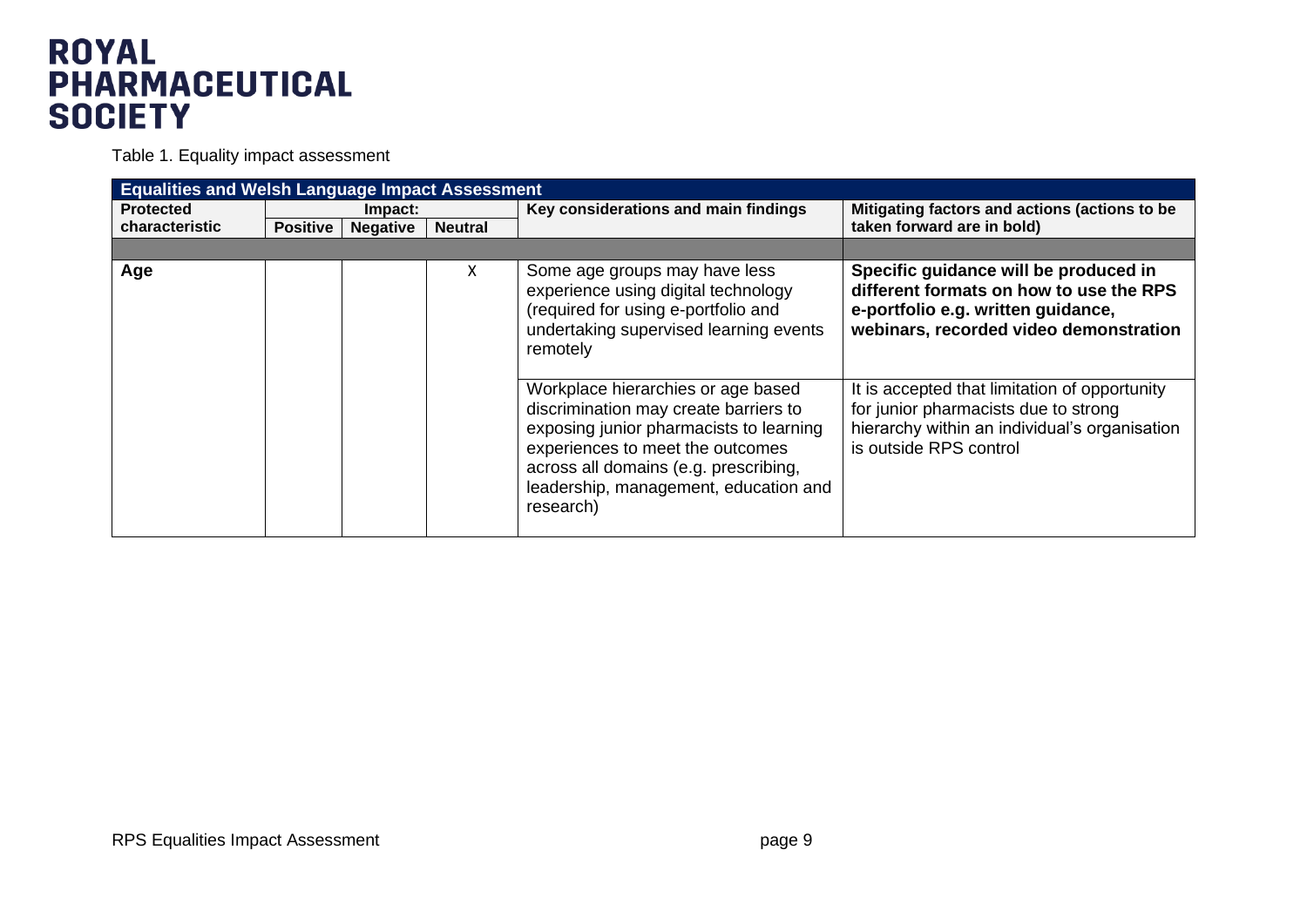|  | There is a requirement for newly<br>qualified pharmacists to undertake<br>formal independent prescribing training<br>and more experienced pharmacists, who<br>may be older, may not have had the<br>opportunity to do this qualification, for<br>various reasons.                                                        | It is accepted this is outside RPS control<br>and employers are encouraged to consider<br>access to IP training for the existing<br>workforce.                                                                                                                                                                                          |
|--|--------------------------------------------------------------------------------------------------------------------------------------------------------------------------------------------------------------------------------------------------------------------------------------------------------------------------|-----------------------------------------------------------------------------------------------------------------------------------------------------------------------------------------------------------------------------------------------------------------------------------------------------------------------------------------|
|  | With the exception of those aged 65 and<br>above, younger pharmacists are more<br>likely to be locum pharmacists <sup>5</sup> which<br>might impact on their eligibility to<br>register for training programmes given<br>the requirements for independent<br>prescribing, supervision and supervised<br>learning events. | It is accepted this is outside RPS control<br>and we encourage training programmes to<br>consider how locum pharmacists can be<br>supported.                                                                                                                                                                                            |
|  | The assessment panel will be made up<br>of more experienced pharmacists who<br>may be older and not have recent<br>experience of being a foundation<br>pharmacist.                                                                                                                                                       | It is likely that most assessment panel<br>members will be older than the candidates<br>but the RPS will<br>actively promote recruitment to the<br>post-registration foundation<br>competency committee to attract<br>diverse membership<br>recruit solely on capability and<br>experience rather than arbitrary<br>age/years qualified |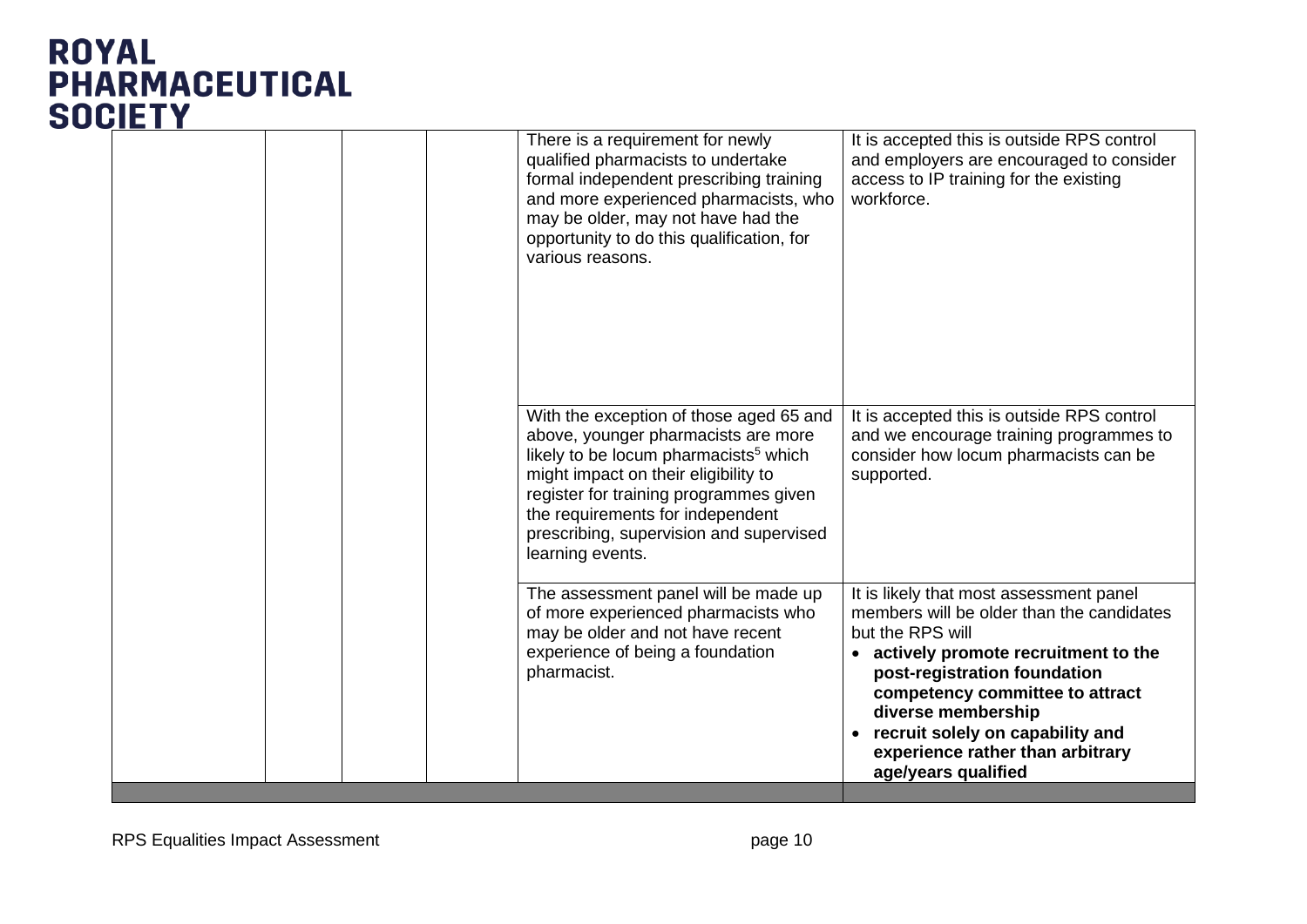| <b>Disability</b><br>Disability as<br>defined in the<br><b>Equality Act</b><br>2010:<br>Those with any<br>physical, sensory,<br>learning,<br>cognitive or | $\overline{X}$ | Pharmacists with a learning difference<br>and/or physical disability may need<br>additional tools/software for documents<br>to be read out aloud on the website and<br>e-portfolio. | Documents should be reformatted to<br>ensure they are accessible and easy to<br>read for individuals with visual<br>impairment and learning differences. The<br>use of acronyms will be minimised.<br>There may be a need for additional<br>tools/software for documents to be read<br>out aloud on the website and e-portfolio<br>to support this. |
|-----------------------------------------------------------------------------------------------------------------------------------------------------------|----------------|-------------------------------------------------------------------------------------------------------------------------------------------------------------------------------------|-----------------------------------------------------------------------------------------------------------------------------------------------------------------------------------------------------------------------------------------------------------------------------------------------------------------------------------------------------|
| mental health<br>impairment or                                                                                                                            |                |                                                                                                                                                                                     | Training providers should also consider this<br>for their own online resources.                                                                                                                                                                                                                                                                     |
| health condition<br>which causes<br>individuals to face<br>barriers to<br>employment,<br>equal<br>opportunities,                                          |                | The curriculum document and<br>associated resources include a lot of<br>text which may disadvantage those with<br>a learning difference and/or physical<br>disability.              | Ensure information about the curriculum<br>and credentialing process is presented<br>in different formats in addition to written<br>guidance e.g. video presentations,<br>webinars, audio recordings.                                                                                                                                               |
| access to goods,                                                                                                                                          |                |                                                                                                                                                                                     | Training providers should also consider this<br>for their own training material.                                                                                                                                                                                                                                                                    |
| facilities or<br>services lasting or<br>expected to last<br>12 months or<br>more, or terminal.                                                            |                | People with a learning difference and/or<br>physical disability may have difficulty<br>producing written evidence or reflective<br>accounts                                         | Flexibility in evidence type for the e-portfolio<br>is available aside from outcomes where<br>evidence of direct observation is required; a<br>variety of evidence formats can be uploaded<br>based on learner preference (e.g. videos or<br>audio)                                                                                                 |
|                                                                                                                                                           |                |                                                                                                                                                                                     | Ensure communications are clear about<br>the accessibility options of uploading<br>evidence to the e-portfolio in different<br>formats or via different mechanisms<br>through a reasonable adjustment<br>request.                                                                                                                                   |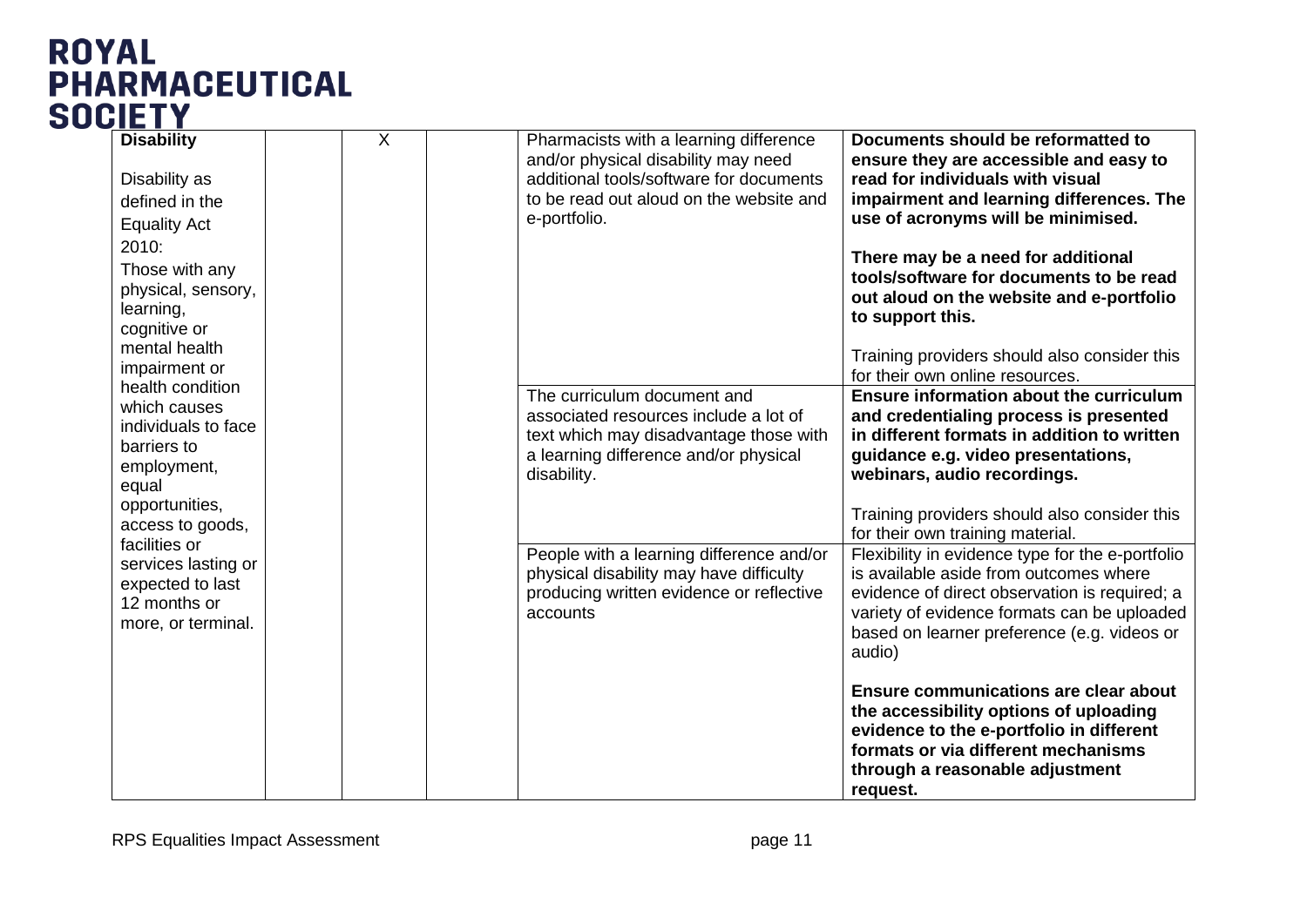|                                                               |              | Individuals with a learning difference,<br>and/or physical disability, and/or social<br>anxiety may have difficultly if they are<br>required to physically travel as part of<br>their training programme (e.g. for face to<br>face teaching at their higher education<br>institution or for learning experiences,<br>particularly associated with their period<br>of learning in practice | This is out with the control of the RPS and<br>training providers should have a process for<br>reasonable adjustments.                                                                     |
|---------------------------------------------------------------|--------------|-------------------------------------------------------------------------------------------------------------------------------------------------------------------------------------------------------------------------------------------------------------------------------------------------------------------------------------------------------------------------------------------|--------------------------------------------------------------------------------------------------------------------------------------------------------------------------------------------|
|                                                               |              | Individuals with a physical disability may<br>not be able to perform the physical<br>assessments included in the clinical<br>assessment skills section (e.g. blood<br>pressure).                                                                                                                                                                                                          | Training providers and the RPS are required<br>to review and grant appropriate reasonable<br>adjustments to support individuals with<br>specific needs to meet the outcomes.               |
|                                                               |              | A learning difference may not be<br>diagnosed until the individual has<br>qualified as a pharmacist.                                                                                                                                                                                                                                                                                      | Employers and/or training providers should<br>have systems in place to be able to provide<br>support.                                                                                      |
|                                                               |              |                                                                                                                                                                                                                                                                                                                                                                                           |                                                                                                                                                                                            |
| <b>Sex</b><br>A person's sex,<br>including<br>intersex people | $\mathsf{X}$ | Female pharmacists may find it more<br>challenging to participate in and<br>complete training programmes due to<br>taking family-friendly leave and/or<br>working part time or having caring<br>responsibilities, which is sex-<br>differentiated.                                                                                                                                        | There is no time limit to complete the<br>portfolio or credentialing process, this<br>provides flexibility for those requiring to<br>pause their programme.                                |
|                                                               |              | There is a pay gap between male and<br>female pharmacists; need to ensure<br>there is equity for pharmacists who have<br>been awarded the credential                                                                                                                                                                                                                                      | This is out with the control of the RPS for<br>the curriculum but the RPS continues to<br>raise the importance of gender equality<br>through its inclusion and diversity advocacy<br>work. |
|                                                               |              | The assessment panels may be<br>imbalanced in terms of sex                                                                                                                                                                                                                                                                                                                                | We will actively promote recruitment to the<br>post-registration foundation competency<br>committee to ensure this is balanced.                                                            |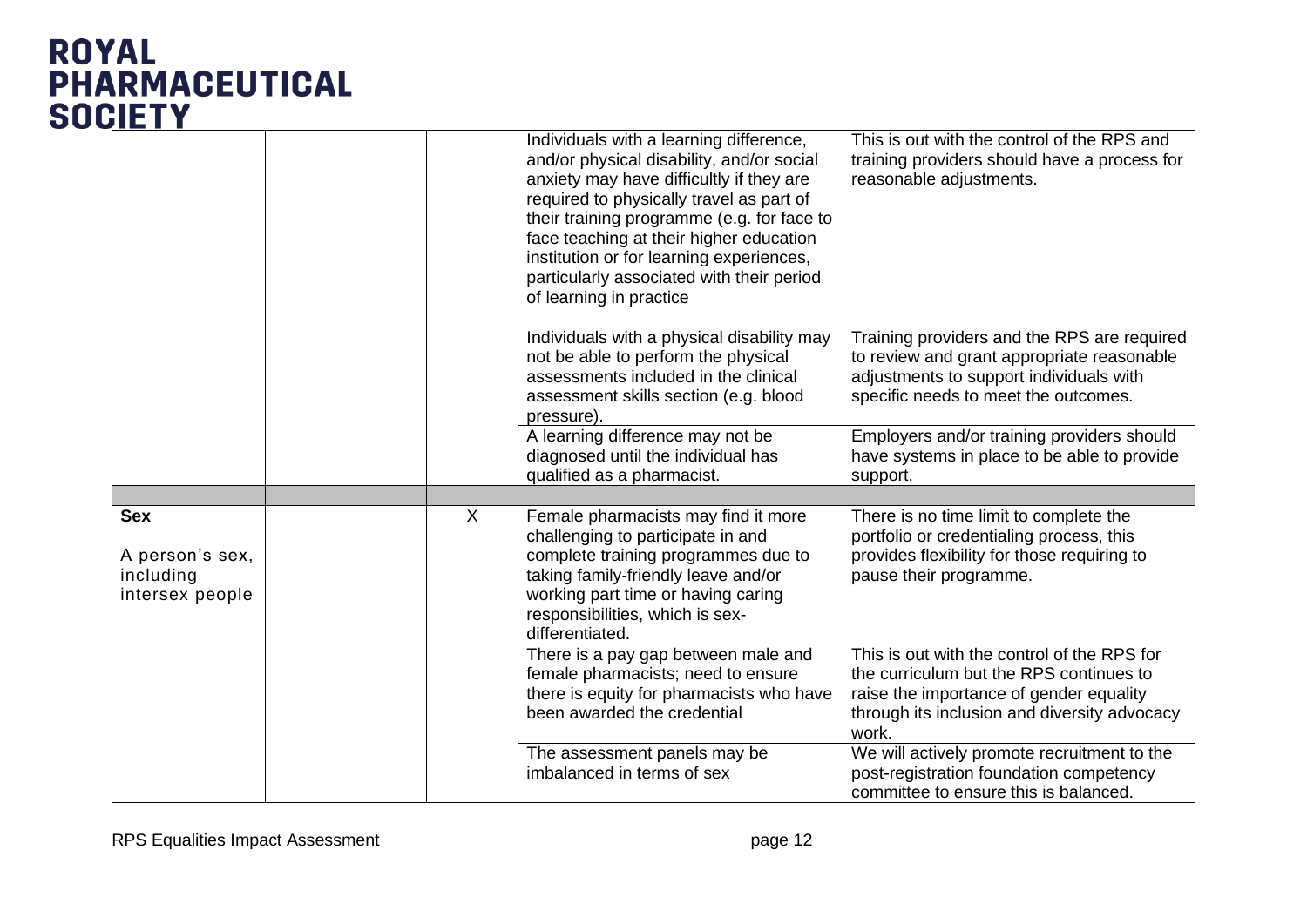| <b>Gender identity</b><br>Internal sense<br>of their own<br>gender and<br>gender<br>expression, |             |  |                                                                                                                                                                                                   |                                                                                                                                                                                                                                         | $\sf X$                                                                                                                          | Recognise bias could come into the<br>assessment process through crude<br>inference of the applicant's name. | It is a requirement to share the name of the<br>applicant with the assessors so any<br>potential conflicts of interest can be<br>identified. No other personal information will<br>be shared with the assessors or<br>assessment panel, including the individual's<br>title e.g. Miss/Mrs/Mr/Mx |                                                                                                                                                             |
|-------------------------------------------------------------------------------------------------|-------------|--|---------------------------------------------------------------------------------------------------------------------------------------------------------------------------------------------------|-----------------------------------------------------------------------------------------------------------------------------------------------------------------------------------------------------------------------------------------|----------------------------------------------------------------------------------------------------------------------------------|--------------------------------------------------------------------------------------------------------------|-------------------------------------------------------------------------------------------------------------------------------------------------------------------------------------------------------------------------------------------------------------------------------------------------|-------------------------------------------------------------------------------------------------------------------------------------------------------------|
| whether male,<br>female or<br>something else<br>(for example)<br>non-binary<br>people), which   | expression. |  |                                                                                                                                                                                                   | Individuals who transition during the<br>process of building their portfolio and<br>may not wish to have reference to their<br>previous name, their previous name<br>could be anonymised from their records.                            | The option for the redaction of previous<br>names will be available for any individual<br>who changes gender during the process. |                                                                                                              |                                                                                                                                                                                                                                                                                                 |                                                                                                                                                             |
| may or may not<br>correspond to<br>the sex<br>assigned at                                       |             |  |                                                                                                                                                                                                   |                                                                                                                                                                                                                                         |                                                                                                                                  |                                                                                                              | Individuals who transition during their<br>programme may need to pause their<br>training.                                                                                                                                                                                                       | There is no time limit to complete the<br>portfolio or credentialing process, this<br>provides flexibility for those requiring to<br>pause their programme. |
| birth; and<br>aspects of how<br>an individual<br>expresses                                      |             |  | Individuals who change their gender<br>may need pastoral support when<br>reflecting on themselves.                                                                                                | Support mechanisms should be put in place<br>by the employer and/or training provider.                                                                                                                                                  |                                                                                                                                  |                                                                                                              |                                                                                                                                                                                                                                                                                                 |                                                                                                                                                             |
| gender,<br>including<br>clothing,<br>mannerisms<br>and other<br>aspects of                      |             |  | Supervisors and assessors (competency<br>committee members) may require<br>additional training if they are reading a<br>reflective portfolio of someone who has<br>recently changed their gender. | Training programmes and/or employers<br>may have their own approaches to equality,<br>diversity and inclusion training for<br>supervisors. The RPS accepts bias and<br>mitigates it through our programmatic<br>approach to assessment. |                                                                                                                                  |                                                                                                              |                                                                                                                                                                                                                                                                                                 |                                                                                                                                                             |
|                                                                                                 |             |  |                                                                                                                                                                                                   |                                                                                                                                                                                                                                         | We will include this in our post-<br>registration competency committee<br>training which includes unconscious<br><b>bias</b>     |                                                                                                              |                                                                                                                                                                                                                                                                                                 |                                                                                                                                                             |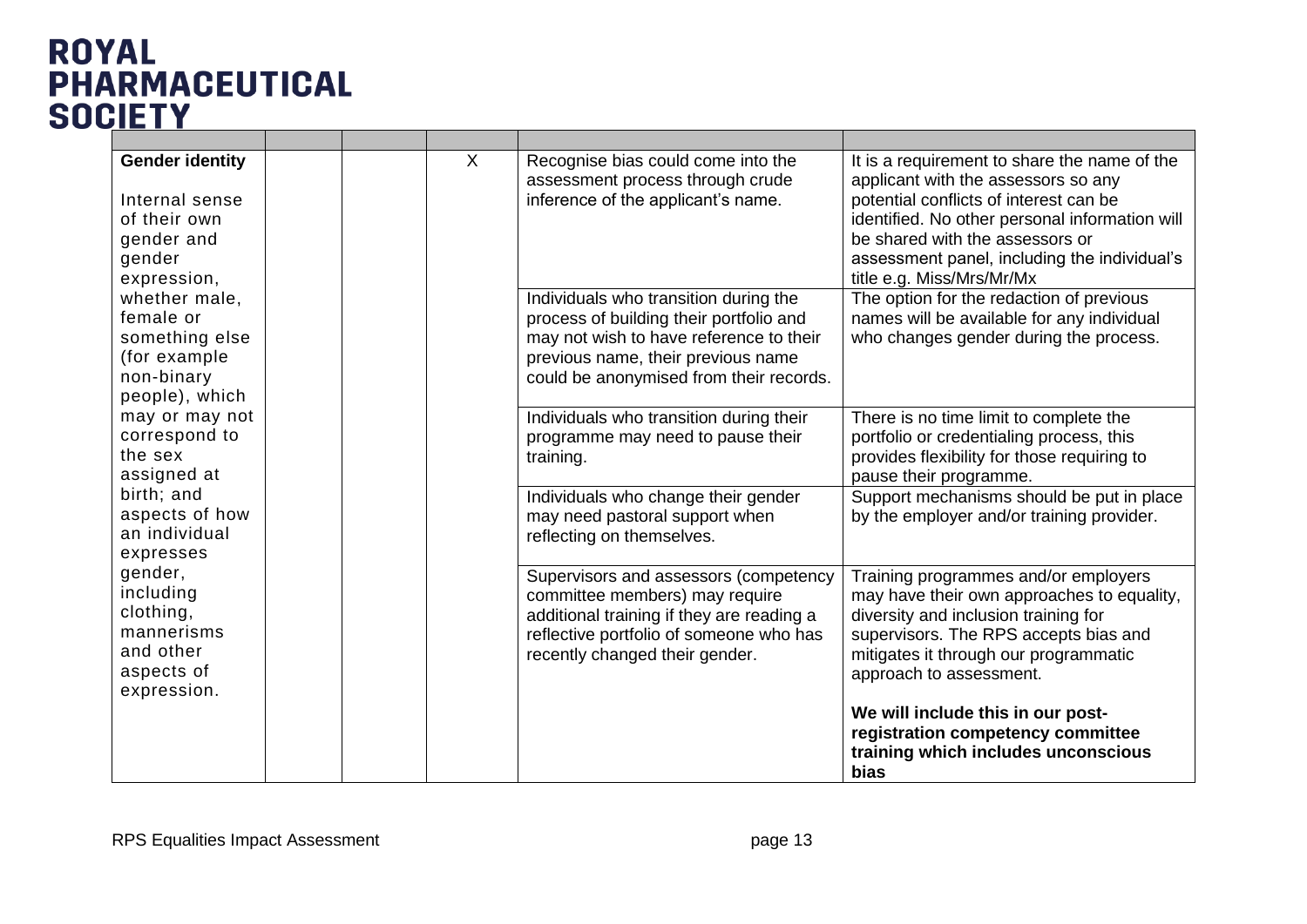|                                                |   |   | There may be gendered language<br>throughout the curriculum and guidance<br>documents.                                                                                                                                       | We will screen for any gendered<br>language as part of the annual<br>curriculum review                                                                                                                                                                                                                                                               |
|------------------------------------------------|---|---|------------------------------------------------------------------------------------------------------------------------------------------------------------------------------------------------------------------------------|------------------------------------------------------------------------------------------------------------------------------------------------------------------------------------------------------------------------------------------------------------------------------------------------------------------------------------------------------|
|                                                |   |   |                                                                                                                                                                                                                              |                                                                                                                                                                                                                                                                                                                                                      |
| <b>Marriage or civil</b><br><b>Partnership</b> |   | X | Undertaking a training programme that<br>includes independent prescribing will be<br>challenging if planning for a major life<br>event such as a wedding.                                                                    | The RPS will release the dates for the<br>submission deadlines one year in<br>advance to allow planning for life events.<br>We recognise unexpected life events occur<br>and have not set a time limit to complete the<br>portfolio                                                                                                                  |
|                                                |   |   | The curriculum is not considered to<br>create unlawful discrimination related to<br>marriage or civil partnership.                                                                                                           |                                                                                                                                                                                                                                                                                                                                                      |
|                                                |   |   |                                                                                                                                                                                                                              |                                                                                                                                                                                                                                                                                                                                                      |
| <b>Pregnancy and</b><br>maternity              |   | X | Those taking family friendly leave may<br>find it more challenging to collate the<br>required evidence. Mitigations are built<br>into some of the outcomes which allows<br>pharmacists to build on over a period of<br>time. | The RPS does not set a time limit for<br>completing the portfolio and credentialing<br>process.<br>Individual training programmes should<br>ensure there is a process to pause the<br>programme to take family friendly leave<br>(including paternity and adoption leave) and<br>continue developing their portfolio on their<br>return to practice. |
|                                                |   |   | Those taking family friendly leave may<br>find it impacts on their funding to<br>undertake independent prescribing and<br>would need to defer to a later course.                                                             | This is out with RPS control. Training<br>programmes should develop a process for<br>family friendly leave including paternity and<br>adoption leave and IP funding / course<br>arrangements                                                                                                                                                         |
| Race                                           | X |   |                                                                                                                                                                                                                              |                                                                                                                                                                                                                                                                                                                                                      |
| Race, nationality,<br>colour, culture or       |   |   | Recognise bias could come into the<br>assessment process through crude<br>inference of the applicant's name                                                                                                                  | There will be a requirement to share the<br>name of the applicant with assessors so any<br>potential conflicts of interest can be                                                                                                                                                                                                                    |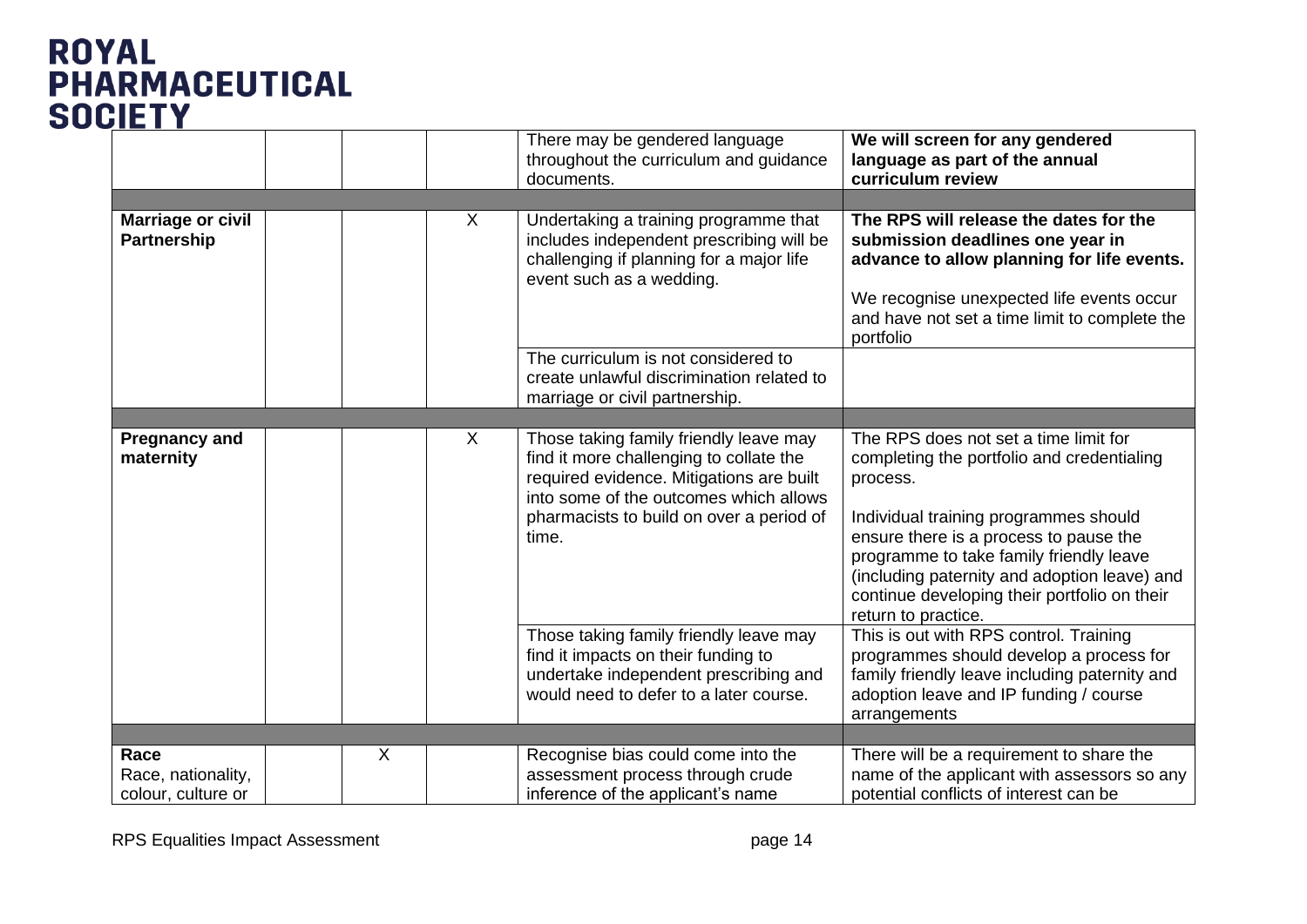| ethnic origin       |  |                                                        | identified. No other personal information will  |
|---------------------|--|--------------------------------------------------------|-------------------------------------------------|
| including non-      |  |                                                        | be shared with the assessors or                 |
| English speakers,   |  |                                                        | assessment panel, including the individual's    |
| gypsies/travellers, |  |                                                        | ethnicity.                                      |
| migrant workers.    |  |                                                        | Assessment panels will include a range of       |
|                     |  |                                                        | ethnicities to help mitigate and identify bias. |
|                     |  | Workshop participants perceived Black                  | The RPS will monitor and address                |
|                     |  | Asian and Minority Ethnic pharmacists                  | awarding gaps as part of the educational        |
|                     |  | had lower pass rates for the IP course. If             | governance quality assurance                    |
|                     |  | this is the case, it means there will also             | procedures and annual reports will be           |
|                     |  | be an awarding gap with the RPS                        | transparently published.                        |
|                     |  | credential.                                            |                                                 |
|                     |  | Several descriptors in the curriculum                  |                                                 |
|                     |  | refer to cultural beliefs, diversity and               |                                                 |
|                     |  | cultural<br>bias<br>cultural<br>intrinsic<br><b>SO</b> |                                                 |
|                     |  | competence should be improved in                       |                                                 |
|                     |  | people undertaking training aligned to                 |                                                 |
|                     |  | this curriculum                                        |                                                 |
|                     |  | Pharmacists who are from Black and                     | This is out with RPS control.                   |
|                     |  | Asian backgrounds are more likely to be                |                                                 |
|                     |  | locums than other races/ethnicities <sup>3</sup> This  | Training programmes should consider how         |
|                     |  | may impact on their eligibility to register            | locums can be supported.                        |
|                     |  | for training programmes; mandatory DPP                 |                                                 |
|                     |  | support is required for the independent                |                                                 |
|                     |  | prescribing element.                                   |                                                 |
|                     |  | Workshop participants reported that                    | GPhC accredited IP courses are required to      |
|                     |  | pharmacists from Black Asian and                       | promote principles of equality and diversity    |
|                     |  | Minority Ethnic backgrounds struggle to                | and comply with all relevant legislation.       |
|                     |  | get on IP courses                                      |                                                 |
|                     |  | Students who attend lunchtime prayer                   | The RPS will consider the scheduling of         |
|                     |  | may be disadvantaged if there are RPS                  | all education events (e.g. webinars) and        |
|                     |  | teaching sessions during lunch.                        | will ensure a recorded version is               |
|                     |  |                                                        | available.                                      |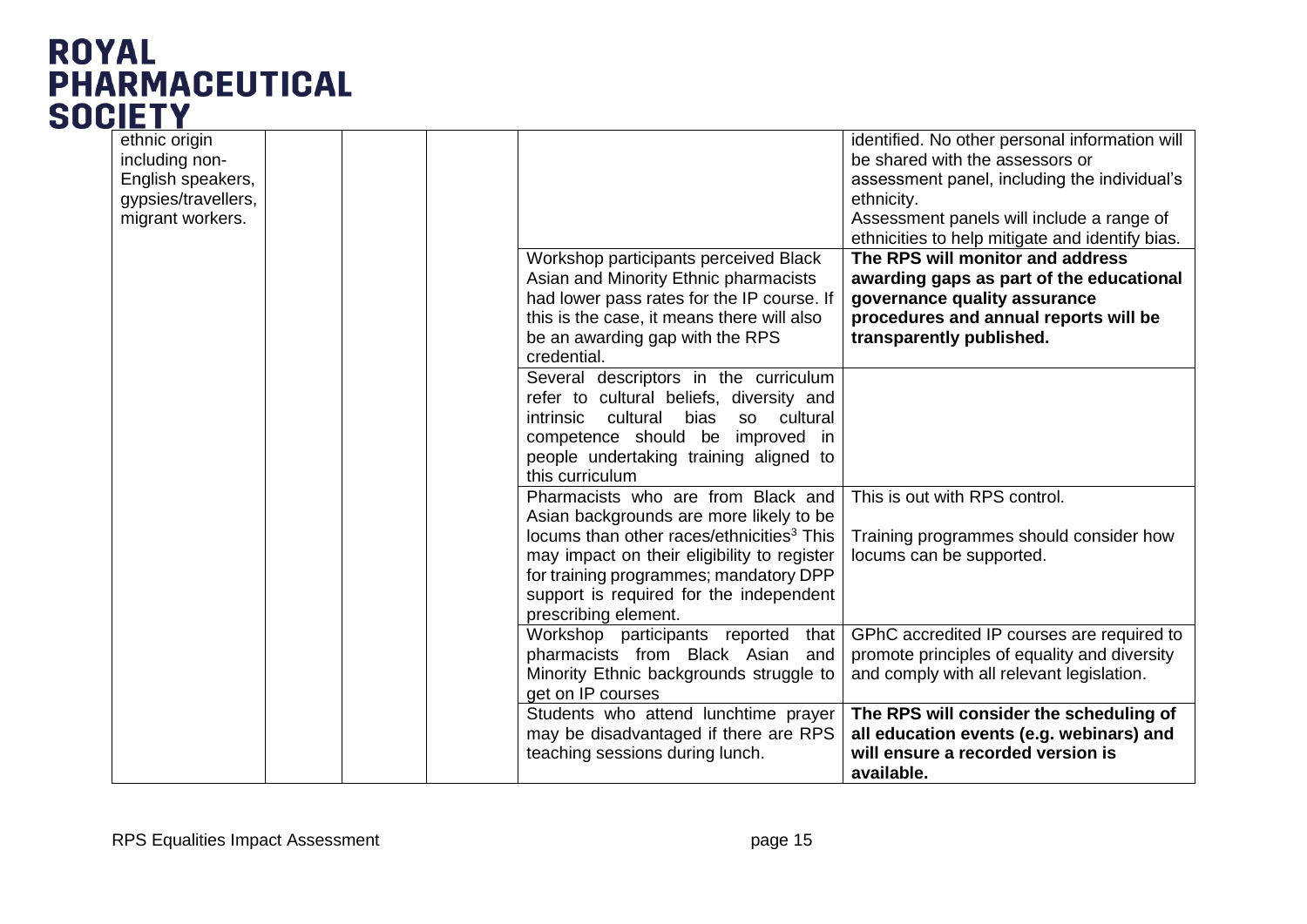|                                     |  |         | The post-registration foundation<br>competency committee should receive<br>equality, diversity and inclusion training<br>and include representation from different<br>protected characteristics.                                                                                                                 | All panel members will be required to<br>undertake mandatory training before<br>reviewing their first portfolio, which includes<br>conscious and unconscious bias.<br>The RPS will promote inclusivity and<br>diversity in our assessment panels to<br>ensure their membership mirrors the<br>diversity of those undertake the<br>assessment. Panel members will be<br>required to record EDI data and we will<br>address if an issue is identified. When<br>the number of assessors participating in<br>competency committees is sufficient to<br>avoid any issues with identifiable data,<br>we will publish their demographic data<br>along with any awarding gap data in our<br>annual report. |
|-------------------------------------|--|---------|------------------------------------------------------------------------------------------------------------------------------------------------------------------------------------------------------------------------------------------------------------------------------------------------------------------|----------------------------------------------------------------------------------------------------------------------------------------------------------------------------------------------------------------------------------------------------------------------------------------------------------------------------------------------------------------------------------------------------------------------------------------------------------------------------------------------------------------------------------------------------------------------------------------------------------------------------------------------------------------------------------------------------|
|                                     |  |         | Workplace racial discrimination and<br>bullying may create barriers and<br>candidates suffer bias from their<br>organisations resulting in them not being<br>exposed to learning experiences to meet<br>the outcomes across all domains (e.g.<br>prescribing, leadership, management,<br>education and research) | It is accepted that this may occur within the<br>workplace, however this is outside of the<br>RPS control. RPS and the training provider<br>can provide pastoral support for trainees<br>experiencing discrimination.                                                                                                                                                                                                                                                                                                                                                                                                                                                                              |
|                                     |  |         |                                                                                                                                                                                                                                                                                                                  |                                                                                                                                                                                                                                                                                                                                                                                                                                                                                                                                                                                                                                                                                                    |
| <b>Religion or</b><br><b>Belief</b> |  | $\sf X$ | Pharmacists can manage their own time<br>and complete the workplace parts of<br>their training programmes around                                                                                                                                                                                                 | The RPS will not collect religion or belief<br>data as part of the assessment<br>demographic data collection.                                                                                                                                                                                                                                                                                                                                                                                                                                                                                                                                                                                      |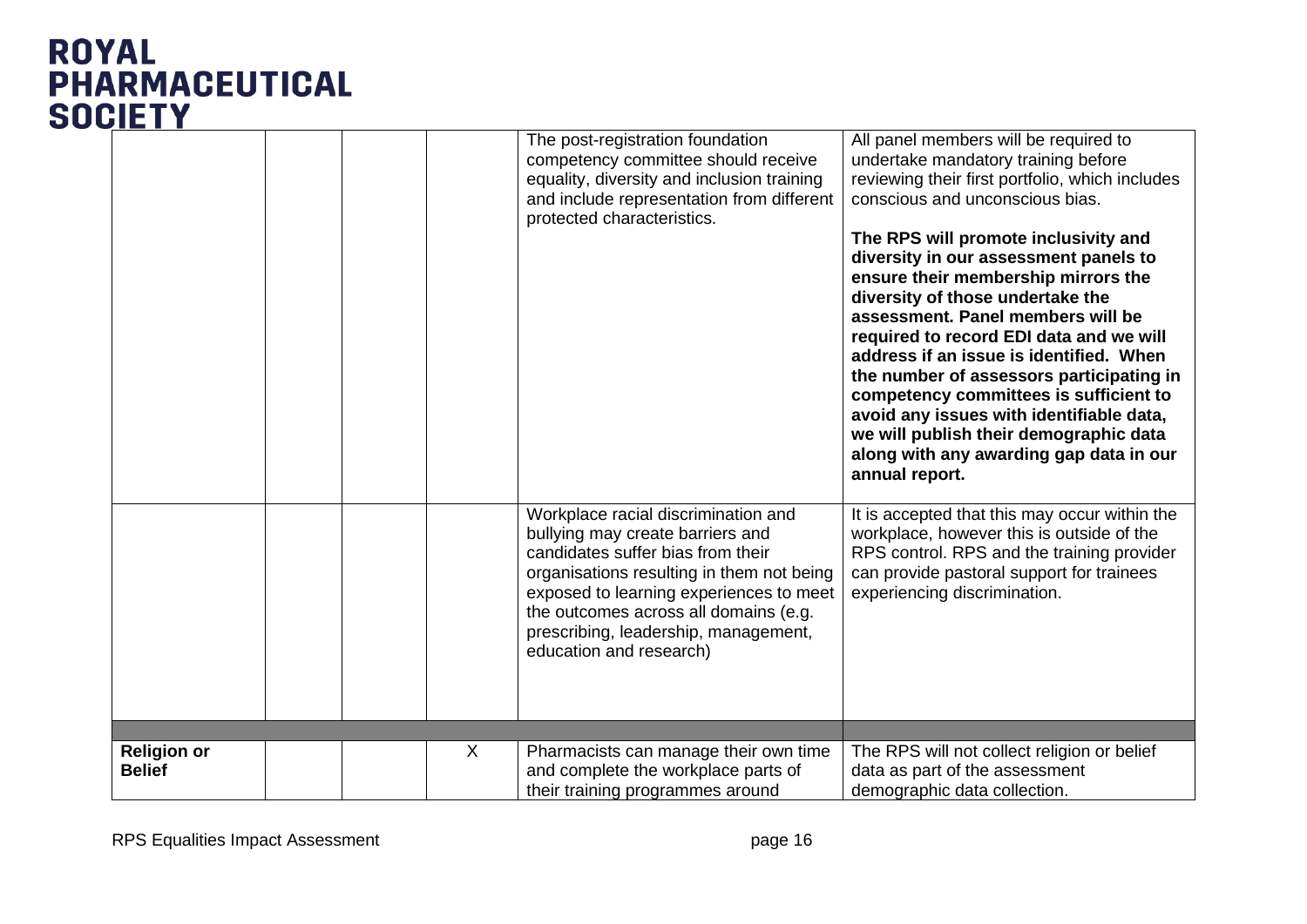# **ROYAL** PHARMACEUTICAL

| Religion includes<br>any religion as<br>well as lack of<br>religion. Belief<br>means any<br>religious or<br>philosophical<br>belief.                        |   |                | religious commitments and festivals.<br>Formal taught elements may coincide<br>with religious commitments and<br>festivals, but this should be considered<br>by individual training providers              |                                                                                                                                                                                                                          |
|-------------------------------------------------------------------------------------------------------------------------------------------------------------|---|----------------|------------------------------------------------------------------------------------------------------------------------------------------------------------------------------------------------------------|--------------------------------------------------------------------------------------------------------------------------------------------------------------------------------------------------------------------------|
|                                                                                                                                                             |   |                |                                                                                                                                                                                                            |                                                                                                                                                                                                                          |
| <b>Sexual</b><br><b>Orientation</b><br>A person's<br>orientation<br>towards people of                                                                       |   | $\overline{X}$ | Individuals may tell people their sexual<br>orientation during their training<br>programme and there needs to be<br>flexibility to change their educational<br>supervisor if any issues arise as a result. | Training programmes are encouraged to<br>have processes in place to change<br>supervisor if issues arise which are to the<br>detriment of the individual progressing with<br>their programme.                            |
| the same sex, the<br>opposite sex or<br>more than one<br>gender.                                                                                            |   |                | Individuals may need additional support<br>if problematic.                                                                                                                                                 | Training programmes should provide<br>pastoral support, if required.                                                                                                                                                     |
|                                                                                                                                                             |   |                |                                                                                                                                                                                                            |                                                                                                                                                                                                                          |
| <b>Carers</b><br>A carer is<br>anyone, including<br>children and                                                                                            | X |                | Carers may struggle to pay the<br>assessment fee (cost to be determined)<br>and RPS don't offer a reduced fee or<br>payment plan options.                                                                  | There is no expectation as to whether it is<br>the individual or the employing organisation<br>who pays the assessment fee. Carers may<br>be able to receive funding to cover the<br>assessment fee from their employer. |
| adults who looks<br>after a family<br>member, partner<br>or friend who<br>needs help<br>because of health<br>condition,<br>physical, sensory,<br>cognitive, |   |                | Carers may also struggle to self-fund<br>any elements of their training<br>programme which have an associated<br>fee e.g. independent prescribing course                                                   | This is out with RPS control.                                                                                                                                                                                            |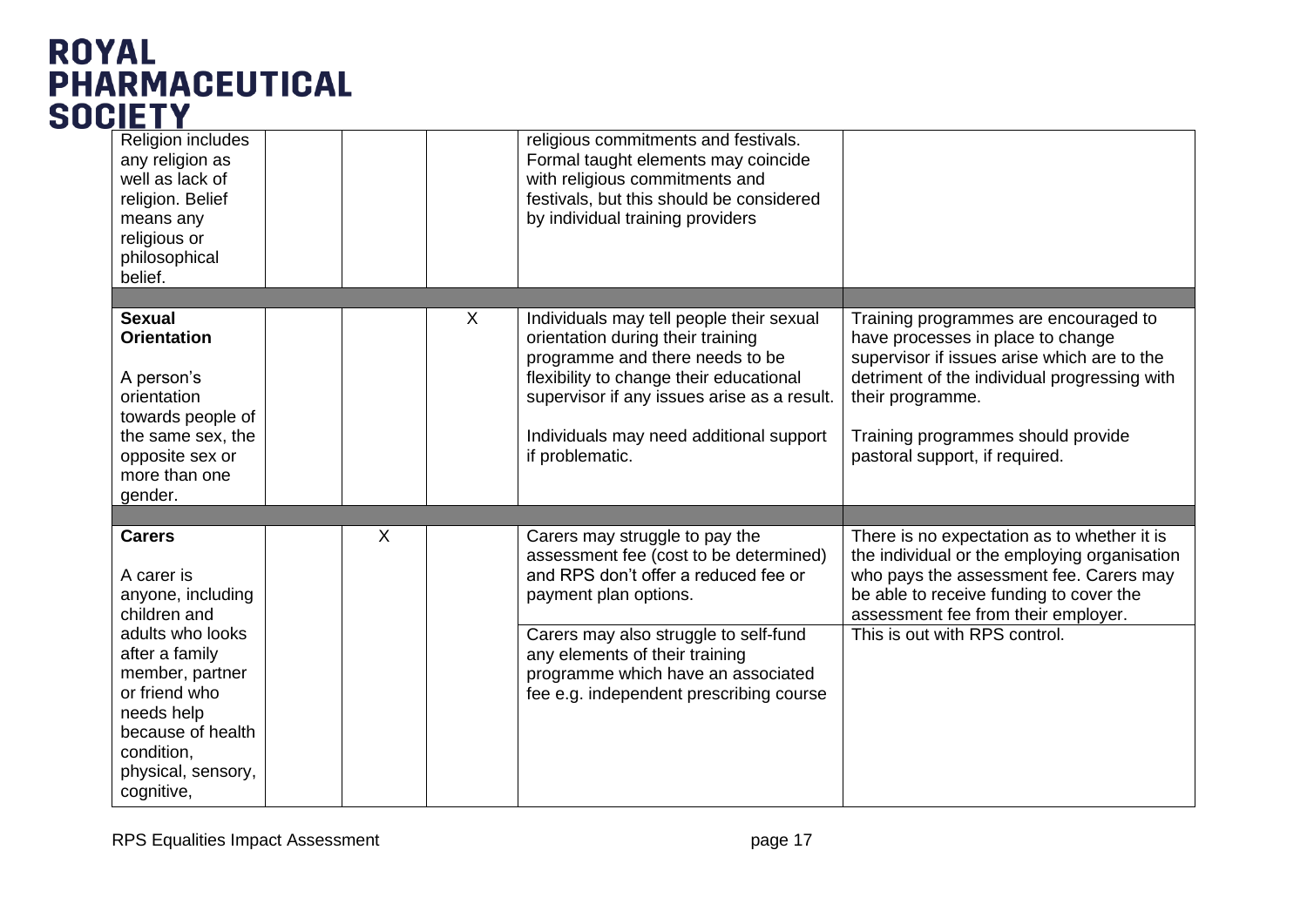| learning, or<br>mental health<br>impairment and<br>cannot cope<br>without their<br>support. The care<br>they give is<br>unpaid. |  | Carer commitments may impact on the<br>pharmacist's availability for any<br>scheduled activities e.g. peer review<br>meetings / webinars that fall out with<br>their normal working hours, and if<br>required to use their own time to<br>complete some of their portfolio /<br>independent prescribing course<br>requirements                                                                                                                          | The RPS will consider the scheduling of<br>its webinars to try and make accessible<br>to all, however we accept it will not be<br>possible to meet everyone's needs; we will<br>record webinars for viewing at a time<br>convenient to the individual. We encourage<br>training programmes to also consider the<br>scheduling of any delivered events and<br>support sessions. The RPS does not state a<br>time limit for completing the curriculum.                                                                                                                                                                                                                                                                                                          |
|---------------------------------------------------------------------------------------------------------------------------------|--|---------------------------------------------------------------------------------------------------------------------------------------------------------------------------------------------------------------------------------------------------------------------------------------------------------------------------------------------------------------------------------------------------------------------------------------------------------|---------------------------------------------------------------------------------------------------------------------------------------------------------------------------------------------------------------------------------------------------------------------------------------------------------------------------------------------------------------------------------------------------------------------------------------------------------------------------------------------------------------------------------------------------------------------------------------------------------------------------------------------------------------------------------------------------------------------------------------------------------------|
|                                                                                                                                 |  | Individuals may need to take some time<br>out of their training programme because<br>of their caring responsibilities<br>Some individuals will be required to<br>work outside normal day time hours due<br>to family / carer responsibilities. This<br>could make it more difficult to involve<br>colleagues in supervised learning events<br>and undertake period of learning in<br>practice (NB this also applies to working<br>parent section below) | The RPS does not set a time limit for<br>completing the portfolio and credentialing<br>process. Training programmes should have<br>a process to pause training, where required.<br>We have promoted flexibility throughout the<br>curriculum including using remote<br>technology to support supervised learning<br>events. Independent prescribing course<br>providers should work with others such as<br>designated prescribing practitioners in order<br>to provide reasonable adjustments for<br>pharmacists with specific needs (as per<br>GPhC standards). We will recommend that<br>training programmes signpost individuals to<br>learning opportunities which can be<br>accessed in the evening and weekends e.g.<br>out of hours treatment centres. |
|                                                                                                                                 |  | Some individuals may have more family<br>/ caring responsibilities which may<br>impact on their availability for any<br>scheduled activities e.g. peer review<br>meetings / webinars that fall out with                                                                                                                                                                                                                                                 | The RPS will endeavour to make<br>educational events accessible by<br>considering the scheduling, format, and<br>ensuring there is a recording of any live                                                                                                                                                                                                                                                                                                                                                                                                                                                                                                                                                                                                    |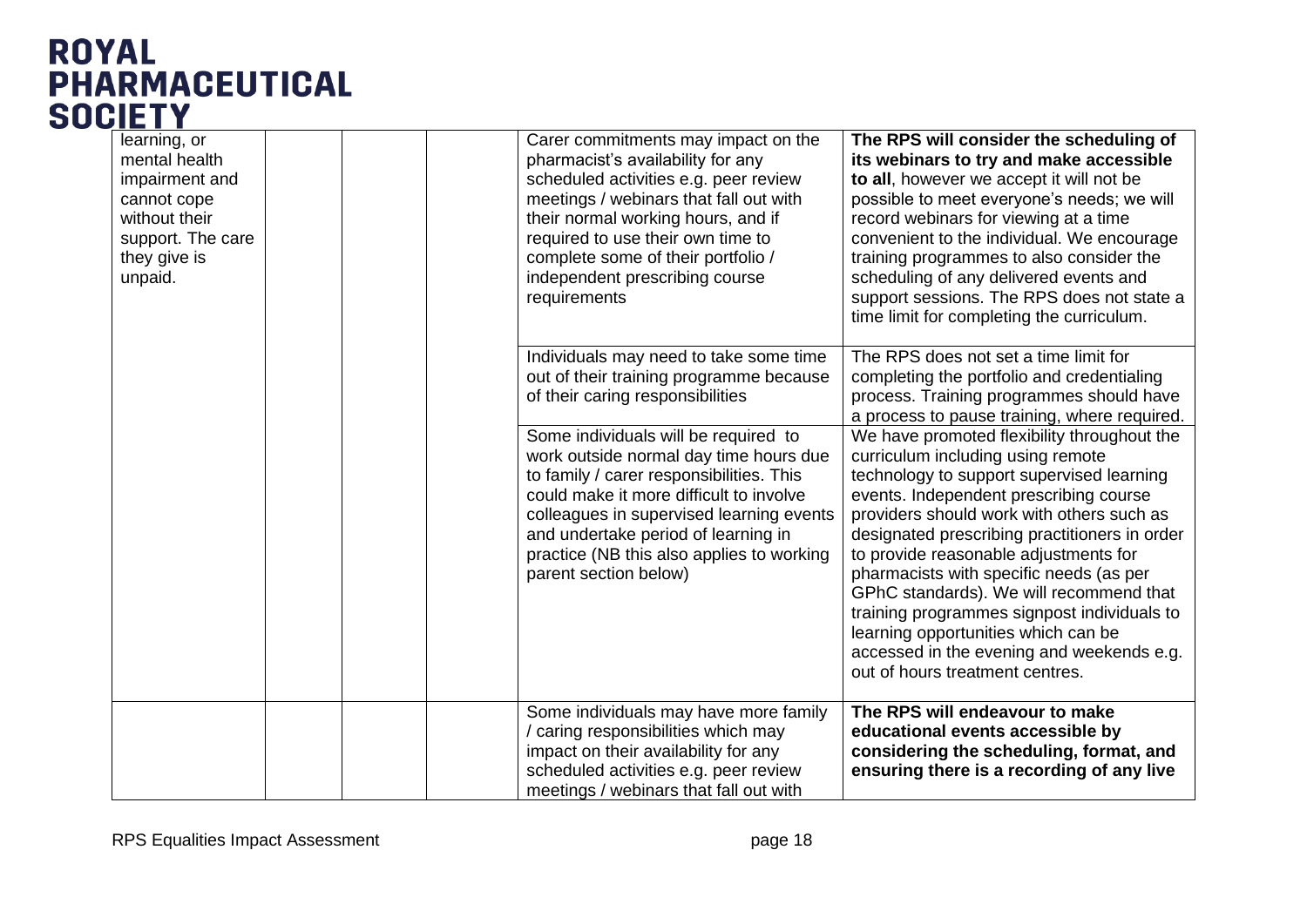|                        |                | their normal working hours, and if<br>required to use their own time to<br>complete some of their portfolio /<br>independent prescribing course<br>requirements (NB this also applies to<br>working parent section below)                                                    | webinars that can be viewed at a time<br>convenient to the individual.<br>We encourage training programmes to also<br>consider the scheduling of any delivered<br>events and support sessions. The RPS<br>does not state a time limit for completing the<br>curriculum.                                                     |
|------------------------|----------------|------------------------------------------------------------------------------------------------------------------------------------------------------------------------------------------------------------------------------------------------------------------------------|-----------------------------------------------------------------------------------------------------------------------------------------------------------------------------------------------------------------------------------------------------------------------------------------------------------------------------|
|                        |                |                                                                                                                                                                                                                                                                              |                                                                                                                                                                                                                                                                                                                             |
| Socioeconomic<br>group | $\overline{X}$ | There is an assessment fee and a resit<br>fee which may result in economic<br>exclusion<br>There may be different funding models                                                                                                                                             | Both RPS members and non-members will<br>have access to exemplar supervised<br>learning event templates. In addition, once<br>there are a few candidates who have been<br>credentialed, with consent, their evidence                                                                                                        |
|                        |                | depending how training programmes will<br>be delivered. There will be an<br>associated fee for undertaking the<br>higher education institution delivered<br>independent prescribing training. Some<br>training programmes may require<br>individuals to pay part of the fee. | will be used as examples to show the<br>standard expected. This, in combination<br>with the standard being clearly articulated<br>by the descriptors, should mitigate<br>applicants submitting and paying for<br>portfolios with little chance of success<br>because they are unaware do not meet the<br>required standard. |
|                        |                | Individuals could achieve the curriculum<br>outcomes out with a formal training<br>programme i.e. self-funding an<br>independent prescribing course and do<br>the rest through vocational learning.                                                                          | The resit fee structure will be clearly<br>articulated on the website information<br>and in the candidate guidance.                                                                                                                                                                                                         |
|                        |                | This would be more feasible for<br>pharmacists who are more affluent.                                                                                                                                                                                                        | RPS membership fees are tax deductible<br>and this should be more widely<br>advertised.                                                                                                                                                                                                                                     |
|                        |                | Both RPS members and non-members                                                                                                                                                                                                                                             |                                                                                                                                                                                                                                                                                                                             |
|                        |                | can undertake the post-registration<br>foundation pharmacist credentialing                                                                                                                                                                                                   | Given the GPhC regulations that the level of<br>study for pharmacist independent prescriber                                                                                                                                                                                                                                 |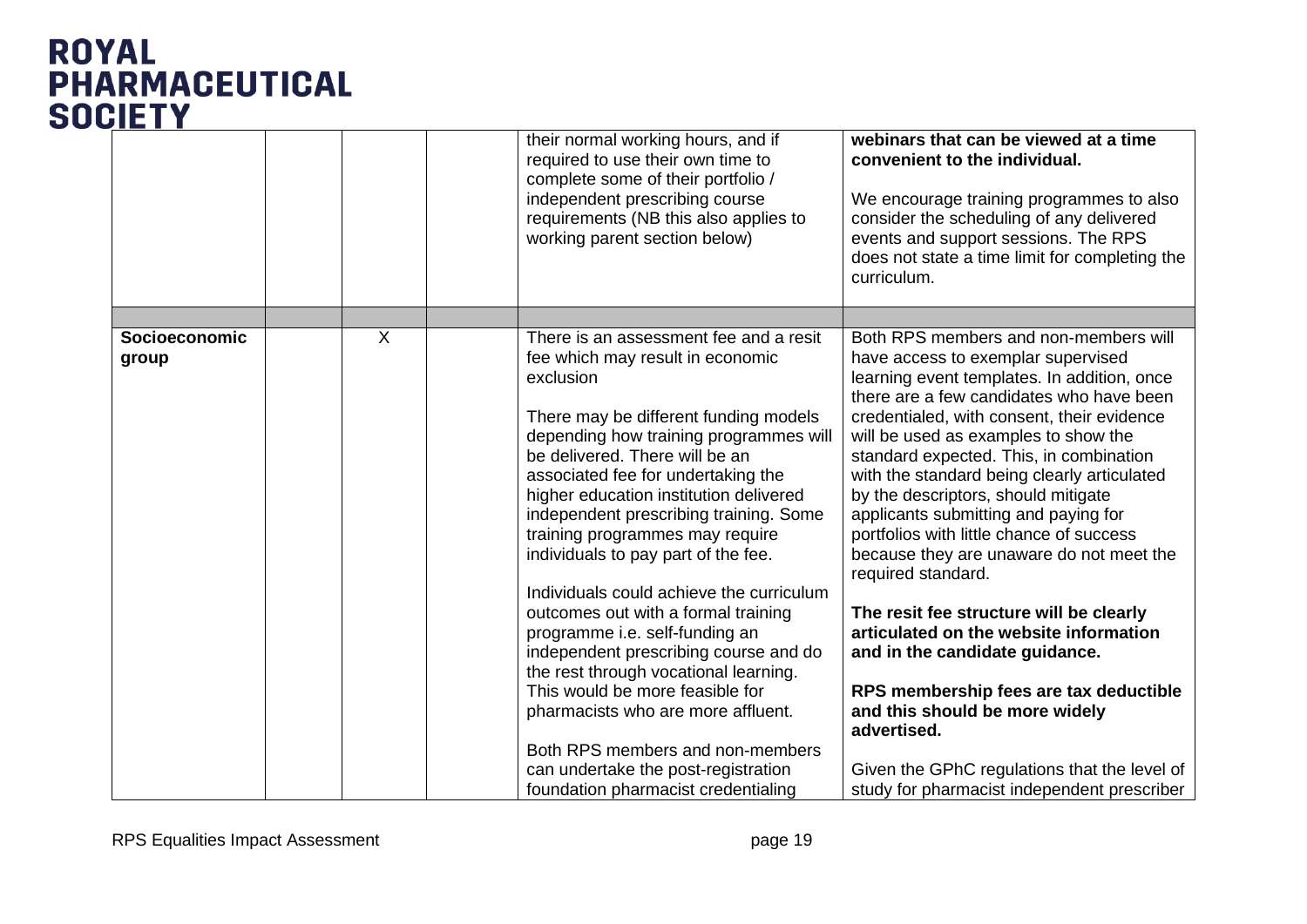|  |  | assessment. However, RPS members<br>will have access to financial discounts<br>and benefits of accessing services.<br>Education outcomes are better in<br>individuals from an affluent background.<br>An address can reveal if an individual is | courses is Master's level, it requires delivery<br>by a higher education institute. The issues<br>that arise from funding the independent<br>prescribing part of the curriculum are out<br>with RPS control.<br>The individual's address/ postcode will not<br>be available to assessment panel members.                                                                                                                                               |
|--|--|-------------------------------------------------------------------------------------------------------------------------------------------------------------------------------------------------------------------------------------------------|--------------------------------------------------------------------------------------------------------------------------------------------------------------------------------------------------------------------------------------------------------------------------------------------------------------------------------------------------------------------------------------------------------------------------------------------------------|
|  |  | from an affluent area.<br>Individual may be perceived to 'do<br>better' if they have undertaken a formal<br>training programme as opposed to self-<br>funded.                                                                                   | The individual's portfolio will need to<br>include some information about their<br>training programme to support data<br>reporting as part of the training<br>provider's quality management process.<br>We will work with our digital partner to<br>determine if there is a way this data can<br>be hidden to assessors.                                                                                                                               |
|  |  | The RPS will provide a series of support<br>webinars that will be free to access for<br>RPS members and will include an<br>access fee for non-RPS members.                                                                                      | All of our credentialing pathways will include<br>additional supportive resources as part of<br>our RPS membership offer. We believe it is<br>necessary to charge non-RPS members a<br>fee to access, to differentiate the extra level<br>of support that comes with being a member.<br>We will include basic guidance and<br>resources to help individuals get started<br>(e.g. how to use the e-portfolio) and these<br>will be free access for all. |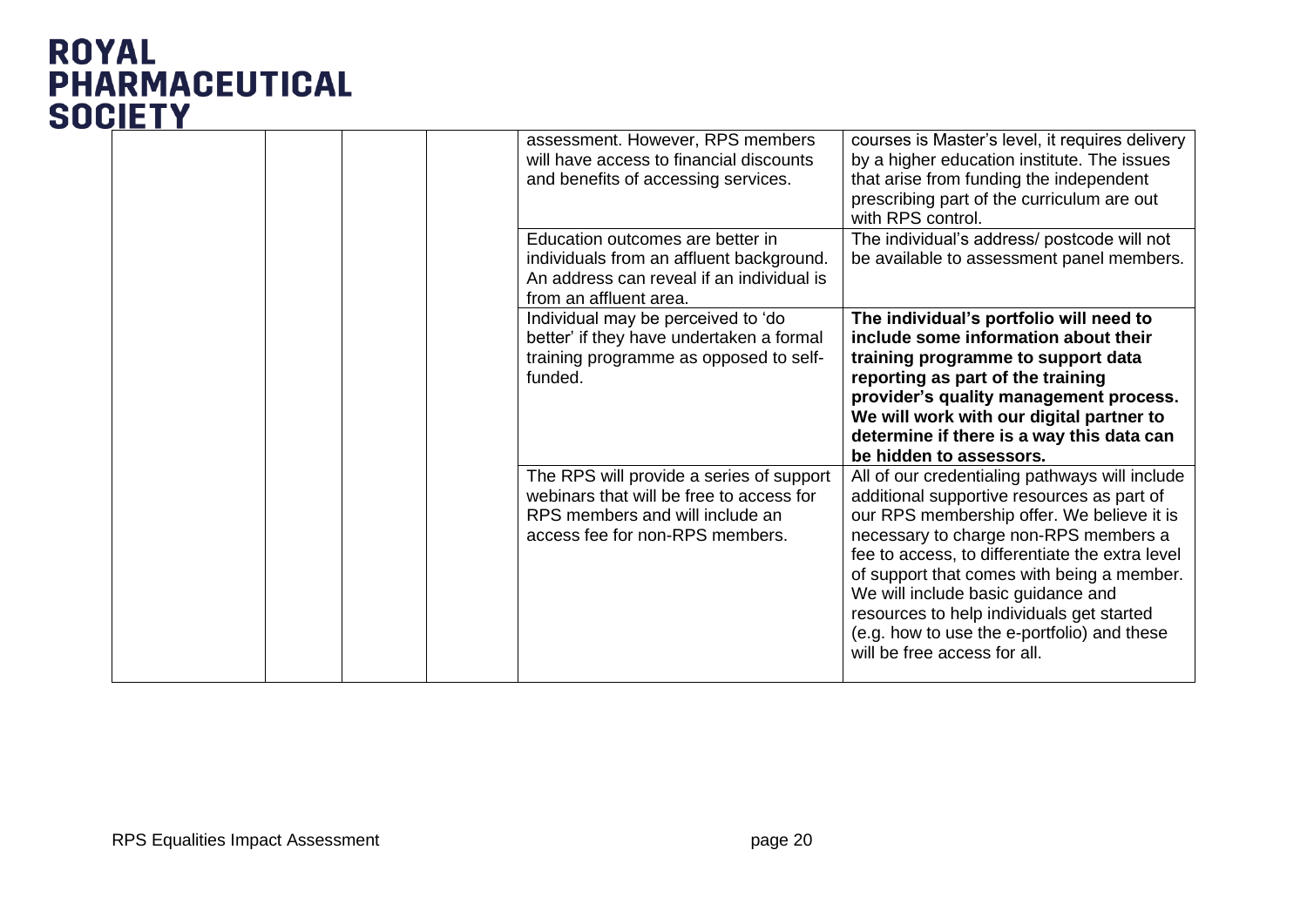| <b>Welsh language</b><br>Opportunities for<br>persons to use<br>the Welsh<br>Language.<br>Treating the<br>Welsh language<br>no less<br>favourably than<br>the English<br>language. | Positive | Negative<br>X | Negligible | Good practice from Wales is that the<br>curriculum needs to be bilingual, but this<br>will come down to the commissioner.<br>If Welsh is the individual's first language,<br>they would be disadvantaged if they had<br>to write their portfolio in English. They<br>may undertake SLEs with a patient who<br>speaks Welsh in which case their<br>assessor would also need to speak<br>Welsh.                                                                                                                                        | The curriculum has not been translated into<br>any other languages. The assessment<br>programme will be conducted in English.<br>RPS has discussed the issues raised with<br>Health Education and Improvement Wales<br>and will accept official translation of Welsh<br>SLEs. |
|------------------------------------------------------------------------------------------------------------------------------------------------------------------------------------|----------|---------------|------------|--------------------------------------------------------------------------------------------------------------------------------------------------------------------------------------------------------------------------------------------------------------------------------------------------------------------------------------------------------------------------------------------------------------------------------------------------------------------------------------------------------------------------------------|-------------------------------------------------------------------------------------------------------------------------------------------------------------------------------------------------------------------------------------------------------------------------------|
|                                                                                                                                                                                    |          |               |            |                                                                                                                                                                                                                                                                                                                                                                                                                                                                                                                                      |                                                                                                                                                                                                                                                                               |
| <b>Other</b>                                                                                                                                                                       |          |               |            |                                                                                                                                                                                                                                                                                                                                                                                                                                                                                                                                      |                                                                                                                                                                                                                                                                               |
| <b>Remote and</b><br>rural                                                                                                                                                         |          | X             |            | The RPS curriculum has been designed<br>to be flexible and deliverable in all<br>sectors and workplace settings. In<br>remote and rural workplaces and<br>smaller community pharmacies, it is<br>likely the pharmacist will need to rely<br>more on using remote technology for<br>undertaking meetings and supervised<br>learning events. This will require<br>sufficient broadband speed to work<br>effectively.<br>To improve the reliability of the<br>assessment programme, pharmacists<br>should undertake supervised learning | We hope the flexibility in the curriculum<br>design and promoting use of remote<br>technology will help mitigate many of the<br>issues in remote and rural settings.                                                                                                          |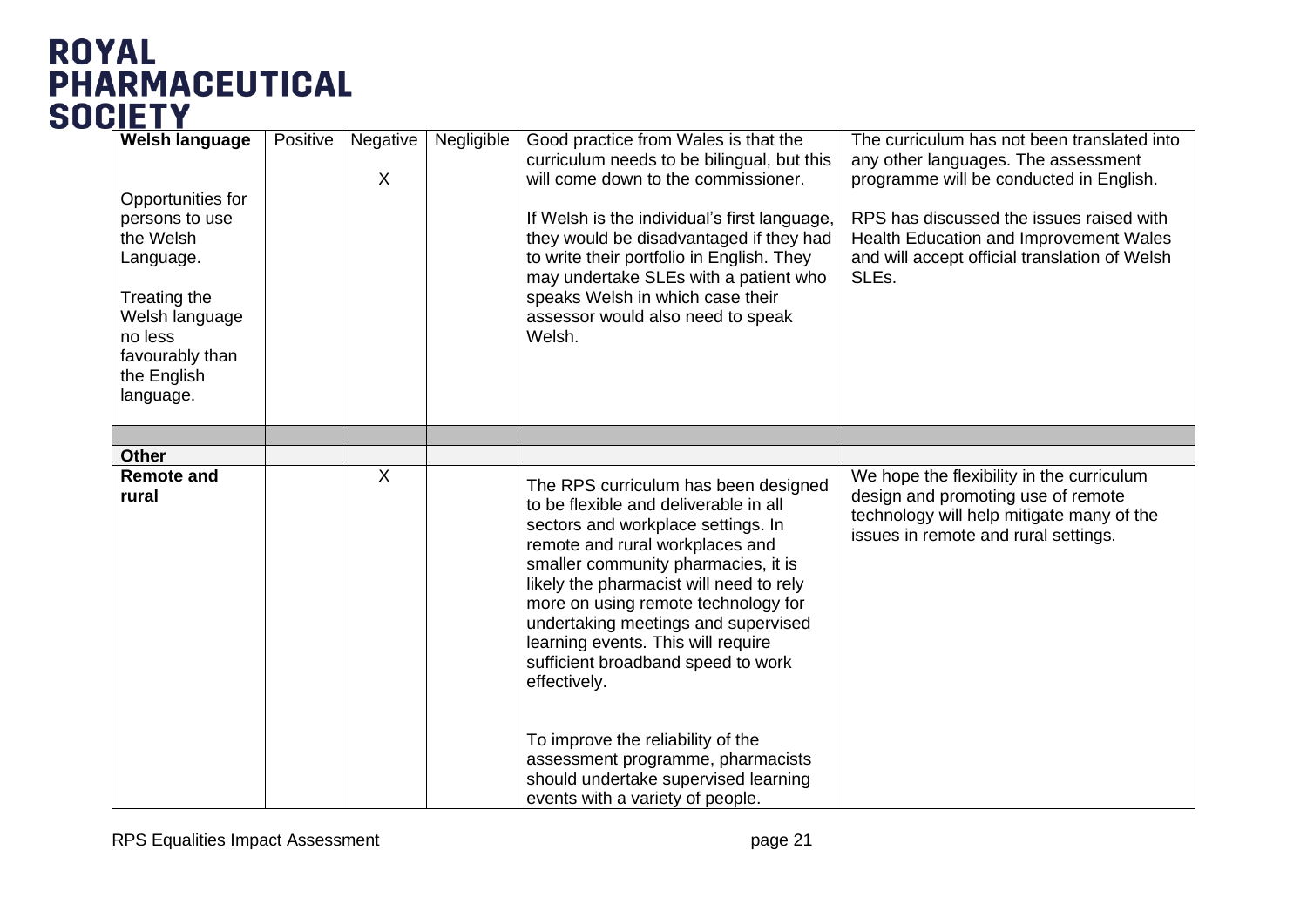|                        |  |   | Pharmacists working in more isolated<br>settings are likely to find this more<br>difficult.                                                                                                                                                                                                                |                                                                                                                                                                                                                                                                                                                                                                                                                                                      |
|------------------------|--|---|------------------------------------------------------------------------------------------------------------------------------------------------------------------------------------------------------------------------------------------------------------------------------------------------------------|------------------------------------------------------------------------------------------------------------------------------------------------------------------------------------------------------------------------------------------------------------------------------------------------------------------------------------------------------------------------------------------------------------------------------------------------------|
|                        |  |   | In smaller and more isolated work<br>settings it may be more challenging to<br>secure supervision support and the<br>individual will need to rely more on<br>remote technology and/or people who<br>support on a peripatetic basis rather<br>than work in the same setting as the<br>individual.           | While the curriculum describes three<br>different supervision roles, we recognise<br>that in smaller and more isolated work<br>settings, one person may take on more than<br>one supervision role, which is still<br>acceptable.                                                                                                                                                                                                                     |
| <b>Working parents</b> |  | X | Working parents may have reduced<br>availability for any scheduled activities<br>that fall out with their normal working<br>hours e.g. peer review meetings /<br>webinars and if required to use their own<br>time to complete some of their portfolio /<br>independent prescribing course<br>requirements | The RPS will consider the scheduling of<br>its webinars to try and make accessible<br>to all, however we accept it will not be<br>possible to meet everyone's needs; we will<br>record webinars for viewing at a time<br>convenient to the individual. We encourage<br>training programmes to also consider the<br>scheduling of any delivered events and<br>support sessions. The RPS does not state a<br>time limit for completing the curriculum. |

#### **1. Monitoring Arrangements**

- *What are the plans to monitor the actual and/or final impact? (The EQIA will help anticipate likely effect but final impact may only be known after implementation).*
- *What are the proposals for reviewing and reporting actual impact?*

The following data will be monitored as part of the annual review:

• Demographic data of candidates.